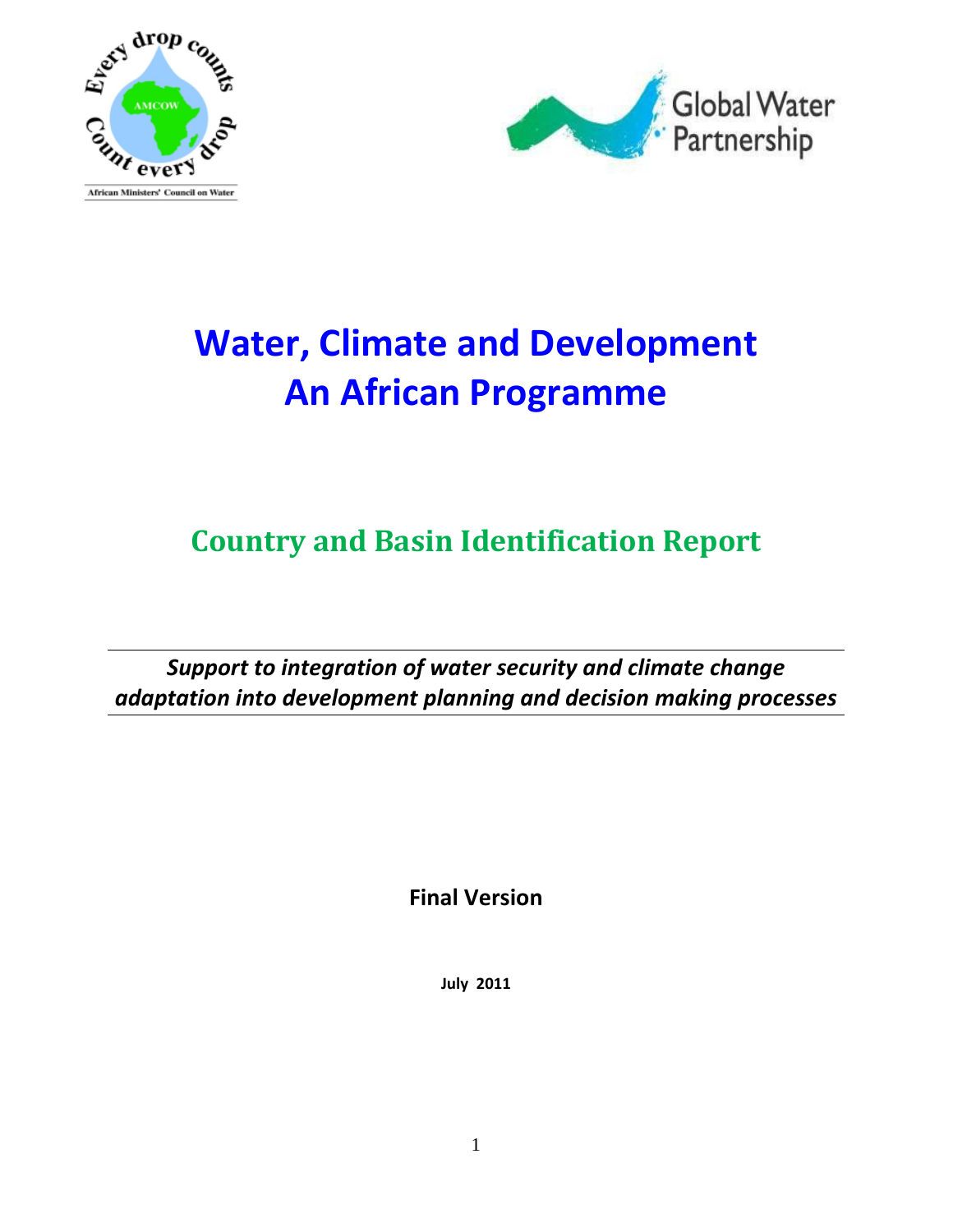### **Proposed Countries and River Basins**

In November 2010, during the  $3<sup>rd</sup>$  Africa Water Week, the extra-ordinary session of the African Ministers' Council on Water (AMCOW) adopted a decision recommending that Global Water Partnership (GWP) and partners to operationalise the Water, Climate and Development Programme (WCDP).

The WCDP aims to integrate water security and climate resilience in development planning processes, build climate resilience and support countries to adapt to a new climate regime through increased investments in water security.

The programme supports the implementation of the AMCOW's triennial work programme for 2010-2013. The initiative will initially be implemented in 8 countries and 4 river basins in Africa and will lead to the development of Investment and Financing Strategies for Water Security, Climate Resilience and Development. In addition, fundable projects (many of them infrastructure-related) will be developed in the programme countries.

Following the decision of AMCOW's Executive Committee in November 2010, GWP developed a criterion for selecting target countries and river basins for implementation. The identification criterion is explained in the next section and shown in Table 1 and 2 below. Based on these criteria, GWP nominated the following 8 countries and 4 river basins for initial implementation of the WCDP.

**On 27 June 2011, GWP presented the WCDP and identified Countries and River Basins to the 10th meeting of the Technical Advisory Committee of AMCOW (AMCOW-TAC) held in Tunis, Tunisia. The AMCOW TAC noted with satisfaction GWP's Water, Climate and Development Programme the pilot implementation of which will support the eight countries and 5 river basins/ Shared Aquifer in developing water security and climate resilient investment strategies**

#### **Countries**

- 1 Ghana
- 2 Burkina Faso
- 3 Cameroon
- 4 Rwanda
- 5 Burundi
- 6 Zimbabwe
- 7 Mozambique
- 8 Tunisia

#### **River Basins/Aquifer**

- 1 Volta Basin
- 2 Lake Chad
- 3 Kagera Basin
- 4 Limpopo Basin
- 5 North-Western Sahara Aquifer System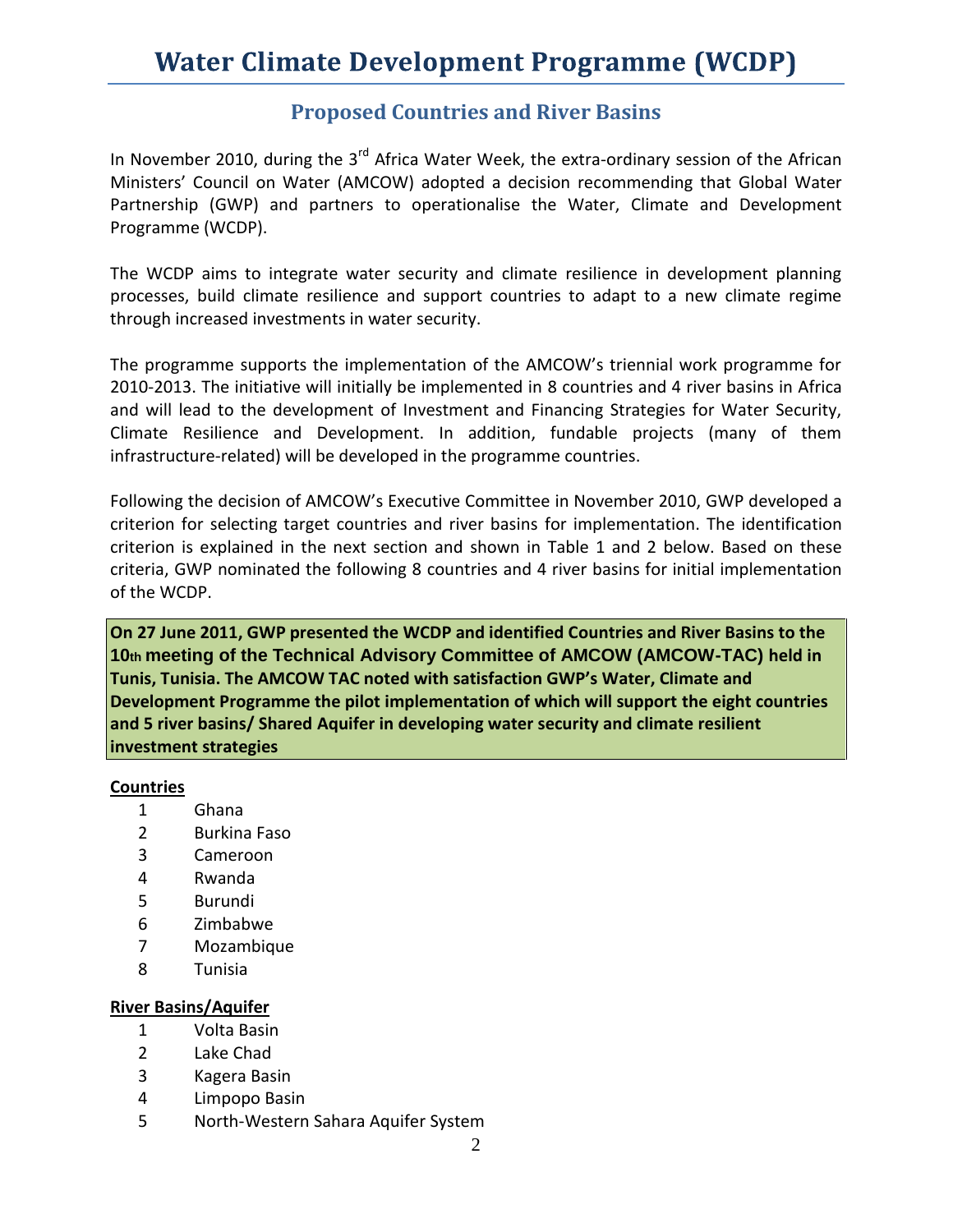The selection criteria is shown in Table 1 and 2 and explained below:

#### **Ease of integration with existing national development context**

As the programme will support existing national development priorities, the ease with which the programme interventions can be integrated in existing national development processes will be a critical success factor.

#### **Ease of government buy-in, and support by AMCOW TAC National Focal Point**

Expressed demand will be required by the government (RBO for river basin). In addition, confirmation of willingness to provide in-country leadership by government and the National Focal Point for AMCOW TAC will be considered.

#### **Ease of mobilisation and potential for quick results in first 18 months**

While the final selection will have a mix of countries where progress can be easily achieved and countries where it may take longer, consideration will also be given on whether the programme can achieve quick results to build confidence and generate interest from policy and decision makers.

#### **Relevant past and on-going processes**  $\bullet$

Care will be taken to avoid duplication of interventions. Efforts will be made to build on recent or on-going processes where this is possible. Countries where there has been no recent related initiative also present opportunities for the programme to add value.

#### **Potential to attract additional funding**   $\bullet$

The programme should lead to implementation. Countries/basins where the potential to attract funding for implementation exists will be prioritised to generate lessons for other countries where bottlenecks exist. The programme will target both types of countries for transfer of lessons. In addition, programme countries for development partners interested in funding the programme will be taken into consideration.

#### **Least Developed Country**

LDCs are listed as vulnerable to climate change by the United Nations Framework Convention on Climate Change and will be prioritised.

#### **Country/basin vulnerability to climate change**

Countries and basins that are considered 'climate change hotspots' or in which climate change is projected to have a large impact will be prioritised.

#### **Table 1: COUNTRY SELECTION**

|                       | <b>COUNTRY</b> |        |        |  |
|-----------------------|----------------|--------|--------|--|
| Name<br><u>. на с</u> | Name $\angle$  | Name 5 | Name 4 |  |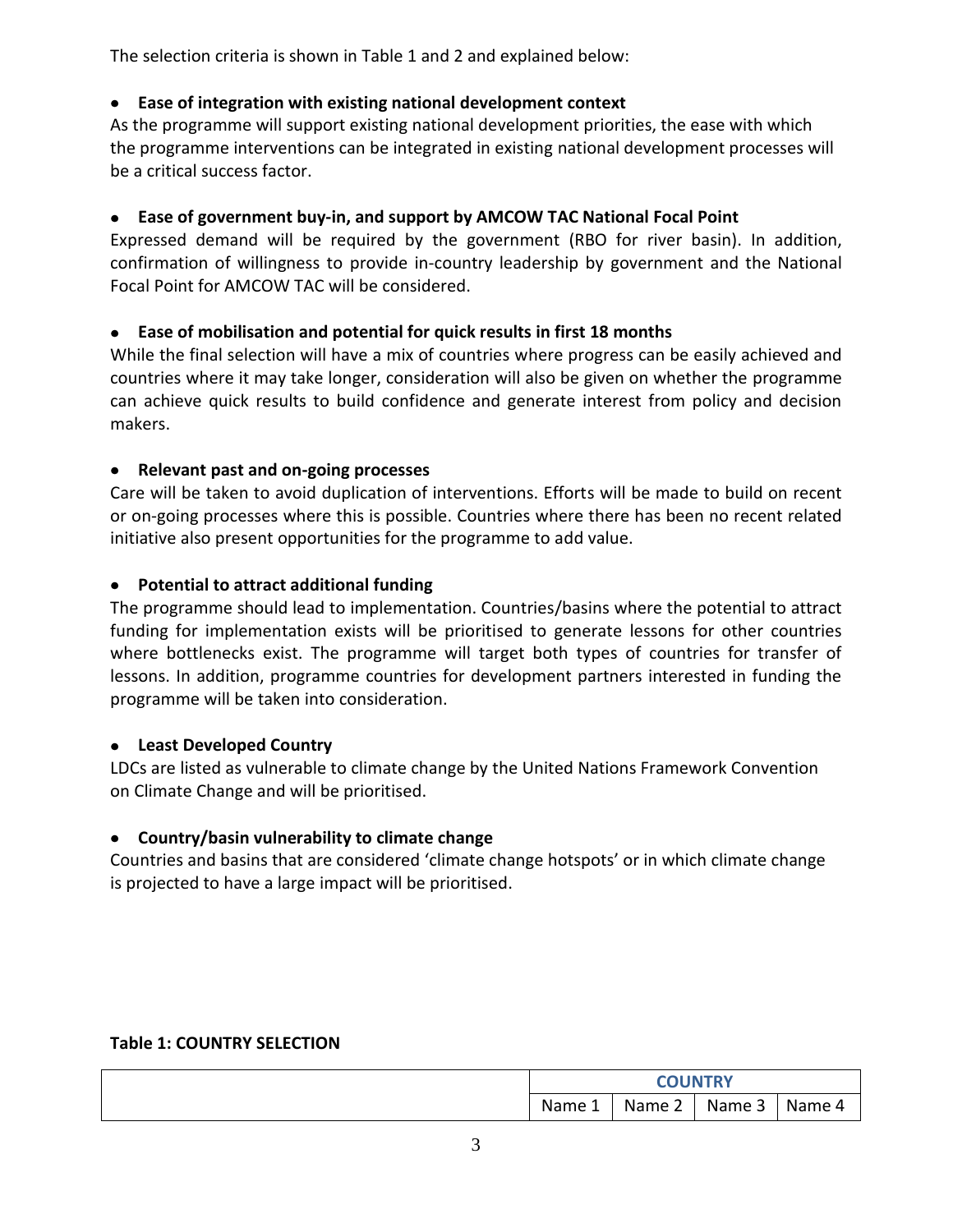|    | 1. Ease of integration with existing national         |  |  |
|----|-------------------------------------------------------|--|--|
|    | development context (development planning             |  |  |
|    | processes, current plans, priorities, etc.)           |  |  |
|    | 2. Ease of government buy-in, AMCOW TAC               |  |  |
|    | 3. Ease of mobilisation and potential for quick       |  |  |
|    | results in first 18 months                            |  |  |
|    | 4. Relevant past and on-going processes               |  |  |
|    | 5. Potential to attract additional funding and source |  |  |
| 6. | Least Developed Country (Yes/No)                      |  |  |
|    | 7. Country vulnerability to climate change            |  |  |
|    | <b>Priority Number</b>                                |  |  |

#### **Table 2: BASIN SELECTION**

| <b>CRITERIA</b> |                                                       | <b>Transboundary river basin or shared</b><br>aquifer |        |  |
|-----------------|-------------------------------------------------------|-------------------------------------------------------|--------|--|
|                 |                                                       |                                                       |        |  |
|                 |                                                       | Name 1                                                | Name 2 |  |
|                 | 1. Ease of integration with existing national         |                                                       |        |  |
|                 | development context (development planning             |                                                       |        |  |
|                 | processes, current plans, priorities, etc.)           |                                                       |        |  |
|                 | 2. Ease of buy-in from governments, River Basin       |                                                       |        |  |
|                 | Organisation, Regional Economic Community,            |                                                       |        |  |
|                 | regional AMCOW TAC                                    |                                                       |        |  |
|                 | 3. Ease of mobilisation                               |                                                       |        |  |
| 4.              | Relevant past and on-going processes                  |                                                       |        |  |
|                 | 5. Potential to attract additional funding and source |                                                       |        |  |
|                 | <b>Priority Number</b>                                |                                                       |        |  |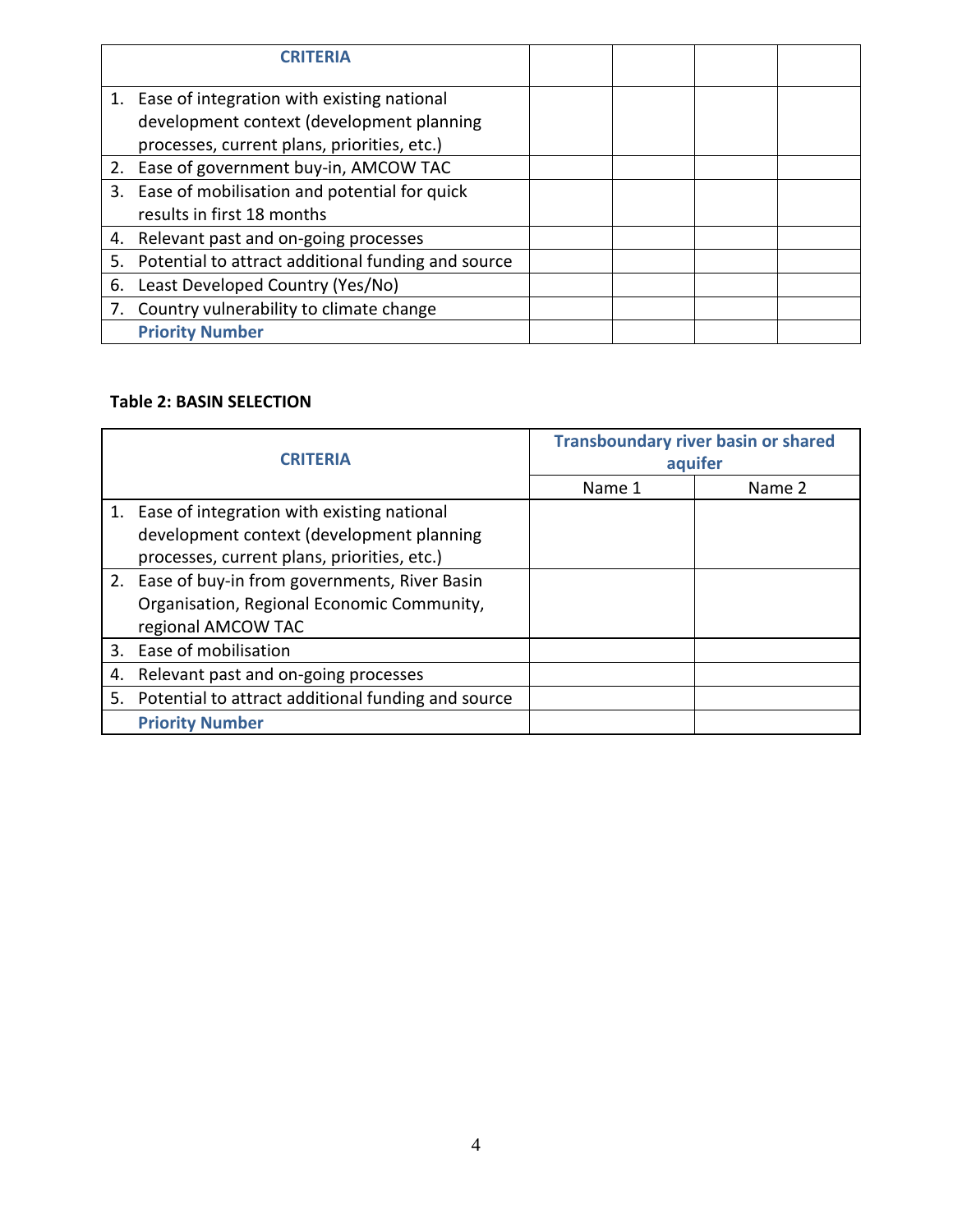## Annexes: Countries and River Basins Nominated by GWP Regions in Africa

### **WEST AFRICA**

| <b>CRITERIA</b>            | <b>GHANA</b>                     | <b>BURKINA FASO</b>           | <b>NIGERIA</b>                  | <b>BENIN</b>                   |
|----------------------------|----------------------------------|-------------------------------|---------------------------------|--------------------------------|
| Development context        | No formal IWRM plan in           | The first country to set an   | No formal IWRM plan in          | The draft national IWRM        |
| (development planning      | place, but IWRM in practice      | IWRM plan. On-going           | place; however several          | plan in the process for        |
| processes, current plans,  | with the lead of the Water       | implementation of the         | actions for water               | validation.                    |
| priorities, etc.)          | <b>Resources Commission of</b>   | second phase, with an         | development: several river      | Benefited from the             |
|                            | Ghana (WRC) put in place by      | annual review in the frame    | sub-basin management            | Partnership for Africa's       |
|                            | an Act of Parliament (Act 522    | of the overall National Water | programmes (e.g.                | Water Development (PAWD)       |
|                            | of 1996) with the mandate        | Programme. National water     | Komandugu Yobe) and             | programme. Has a water law     |
|                            | to regulate and manage           | supply and sanitation         | several pilot projects; a great | adopted in 2010.               |
|                            | water resources and co-          | programme in place, with an   | number of big water             | Member of the Niger Basin      |
|                            | ordinate government              | emphasis on the Poverty       | infrastructures in Nigeria;     | Authority and a number of      |
|                            | policies in relation to them.    | Reduction Strategic Paper.    | the creation of a powerful      | pilot projects around IWRM     |
|                            | Founding member of Ghana         | Priorities include linking    | National Integrated Water       | on the ground, including a     |
|                            | <b>Country Water Partnership</b> | water development with        | <b>Resources Commission for</b> | process on the Okpara dam.     |
|                            | (CWP), with very good            | development programmes.       | Nigeria in 2008 charged with    | Priorities include adoption of |
|                            | relationship with GWP-West       | Establishing sub-basin        | the responsibility for the      | the national IWRM at           |
|                            | Africa.                          | development agency,           | regulation and management       | government level; setting up   |
|                            | <b>Existing National Water</b>   | making good water             | of water in Nigeria and for     | of the planned sub-basin       |
|                            | Policy and some basin level      | governance a reality.         | other matters connected         | water agencies; fundraising    |
|                            | programmes including             |                               | therewith. Member of the        | for the implementation of      |
|                            | PAGEV (programme for             |                               | Niger Basin Authority and       | the national IWRM plan as a    |
|                            | improving water governance       |                               | the Lake Chad Basin             | whole.                         |
|                            | in the Volta river basin) and    |                               | Commission.                     |                                |
|                            | the Densu basin pilot            |                               |                                 |                                |
|                            | programme. Member of the         |                               |                                 |                                |
|                            | Volta Basin Authority.           |                               |                                 |                                |
| Ease of government buy-in, | The Minister is an               | The General Director of       | Nigeria is also member of       | Nothing special to say except  |
| <b>AMCOW TAC</b>           | AMCOW/EXCO member.               | Water and Sanitation in       | AMCOW/EXCO. But no              | that the CWP is very close to  |
|                            | Ghana is very active in the      | Burkina is the regional focal | information about how it        | the government.                |
|                            | PAGEV programme and              | point on gender for AMCOW.    | easy it will be.                |                                |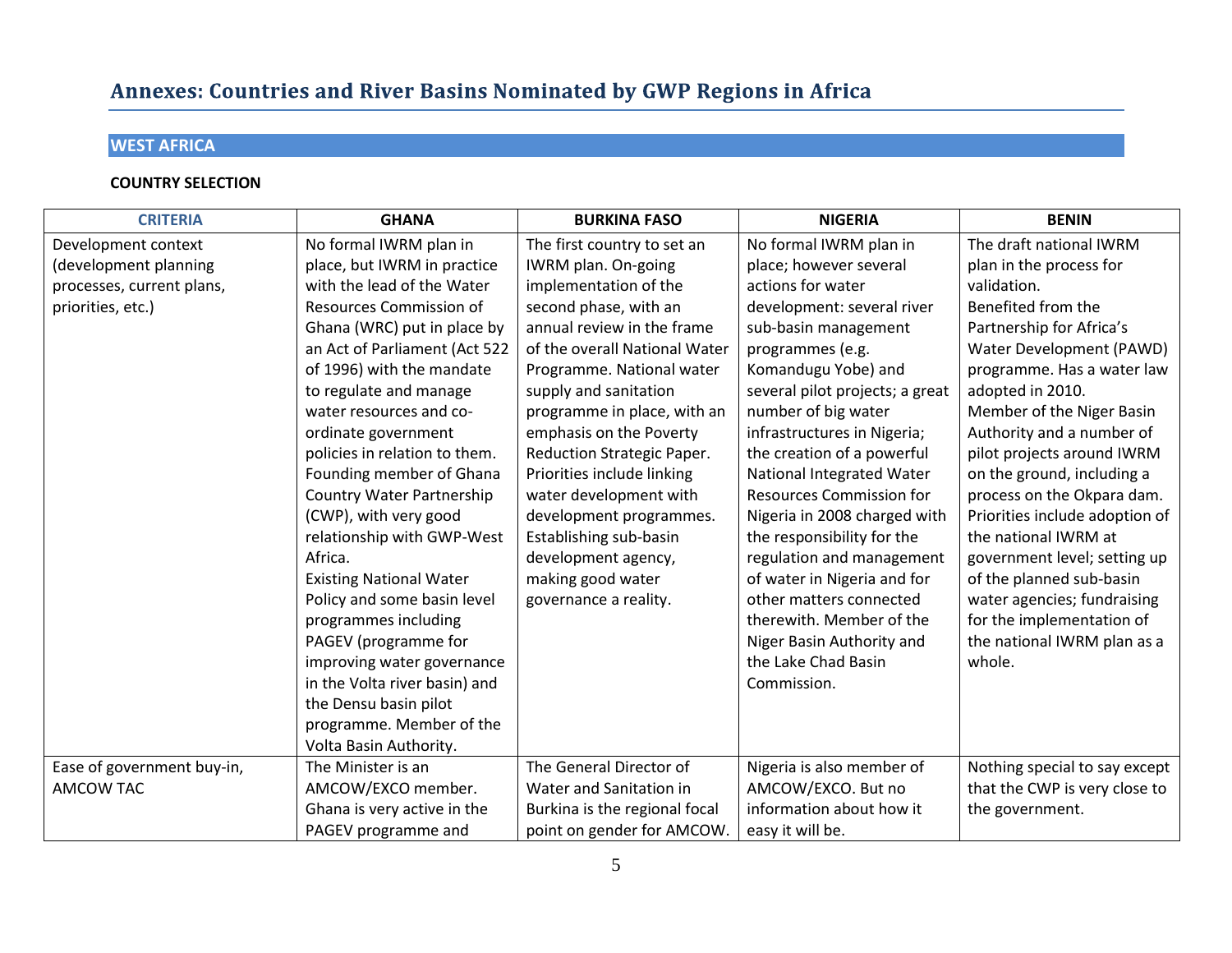|                                                                               | Volta Basin Authority. Link<br>can be made.                                                                                                                        | A good entry point,<br>committed with the CWP.                                                                                              |                                                                                                                                      |                                                                                                                         |
|-------------------------------------------------------------------------------|--------------------------------------------------------------------------------------------------------------------------------------------------------------------|---------------------------------------------------------------------------------------------------------------------------------------------|--------------------------------------------------------------------------------------------------------------------------------------|-------------------------------------------------------------------------------------------------------------------------|
| Ease of mobilisation and<br>potential for quick results in first<br>18 months | A lot of initiatives in water<br>and climate. Potential for<br>synergy exist including with<br>Challenge Programme on<br>Water and Food (CPWF) and<br>VBA actions. | Government of Burkina Faso<br>has many initiatives on-going<br>on water<br>development/management;<br>can build on that.                    | Nigeria is a very big country.<br>General need to focus and<br>have a lot of funds to have<br>impact.                                | The potential exist to build<br>on PAWD's achievements.<br>However equity concerns<br>would ask for another<br>country. |
| Relevant past and on-going<br>processes                                       | (see criteria 1 above)<br>IWRM on the ground, water<br>policy and a strong WRC in<br>place, initiatives on river<br>basins.                                        | (see criteria 1 above)<br>IWRM plan and development<br>plans on-going; potential for<br>follow-up on<br>implementation of the<br>IWRM plan. | (see criteria 1 above).<br>Develop the collaboration<br>with the IWRM commission<br>and its work plan. Topic on<br>basin management. | (see criteria 1 above)<br>Experience from PAWDII.<br>Dynamic collaboration<br>between stakeholders, a<br>strong CWP.    |
| Potential to attract additional<br>funding                                    | Good                                                                                                                                                               | Good                                                                                                                                        | Very good                                                                                                                            | Good                                                                                                                    |
| <b>Least Developed Country</b><br>(Yes/No)                                    | <b>YES</b>                                                                                                                                                         | <b>YES</b>                                                                                                                                  | <b>YES</b>                                                                                                                           | <b>YES</b>                                                                                                              |
| Country vulnerability to climate<br>change                                    | <b>YES</b>                                                                                                                                                         | <b>YES</b>                                                                                                                                  | <b>YES</b>                                                                                                                           | <b>YES</b>                                                                                                              |
| <b>Priority Number</b>                                                        |                                                                                                                                                                    | $\mathbf{z}$                                                                                                                                | 3                                                                                                                                    | 4                                                                                                                       |

| <b>CRITERIA</b>                                                                                                     | <b>VOLTA BASIN AUTHORITY VBA</b>                                                                                                                   | NIGER BASIN AUTHORITY NBA                                                                                                                                                            |
|---------------------------------------------------------------------------------------------------------------------|----------------------------------------------------------------------------------------------------------------------------------------------------|--------------------------------------------------------------------------------------------------------------------------------------------------------------------------------------|
| Development context                                                                                                 | Created in 2006 only; 6 countries have ratified in 2009.                                                                                           | Founded in 1964; includes 9 countries; has developed a                                                                                                                               |
| (development planning<br>processes, current plans,<br>priorities, etc.)                                             | Aim at coordinating all actions/development programmes<br>within the Volta basin.<br>An action plan is available; an observatory of natural        | shared vision for the basin with an "Integrated Development<br>Plan of the Basin", including the "2008-2027 Investment<br>Programme of the River Niger Basin", the "Water Charter of |
|                                                                                                                     | resources has been established.                                                                                                                    | the River Niger Basin". Very large basin.                                                                                                                                            |
| Ease of buy-in from governments,<br>River Basin Organisation,<br>Regional Economic Community,<br>regional AMCOW TAC | VBA has taken on CGIAR research, CPWF programmes,<br>PAGEV and development initiatives, etc. under its<br>coordination. Potential for by-in exist. | The 2008-2012 priority five-year plan is under way and can<br>include possible actions.                                                                                              |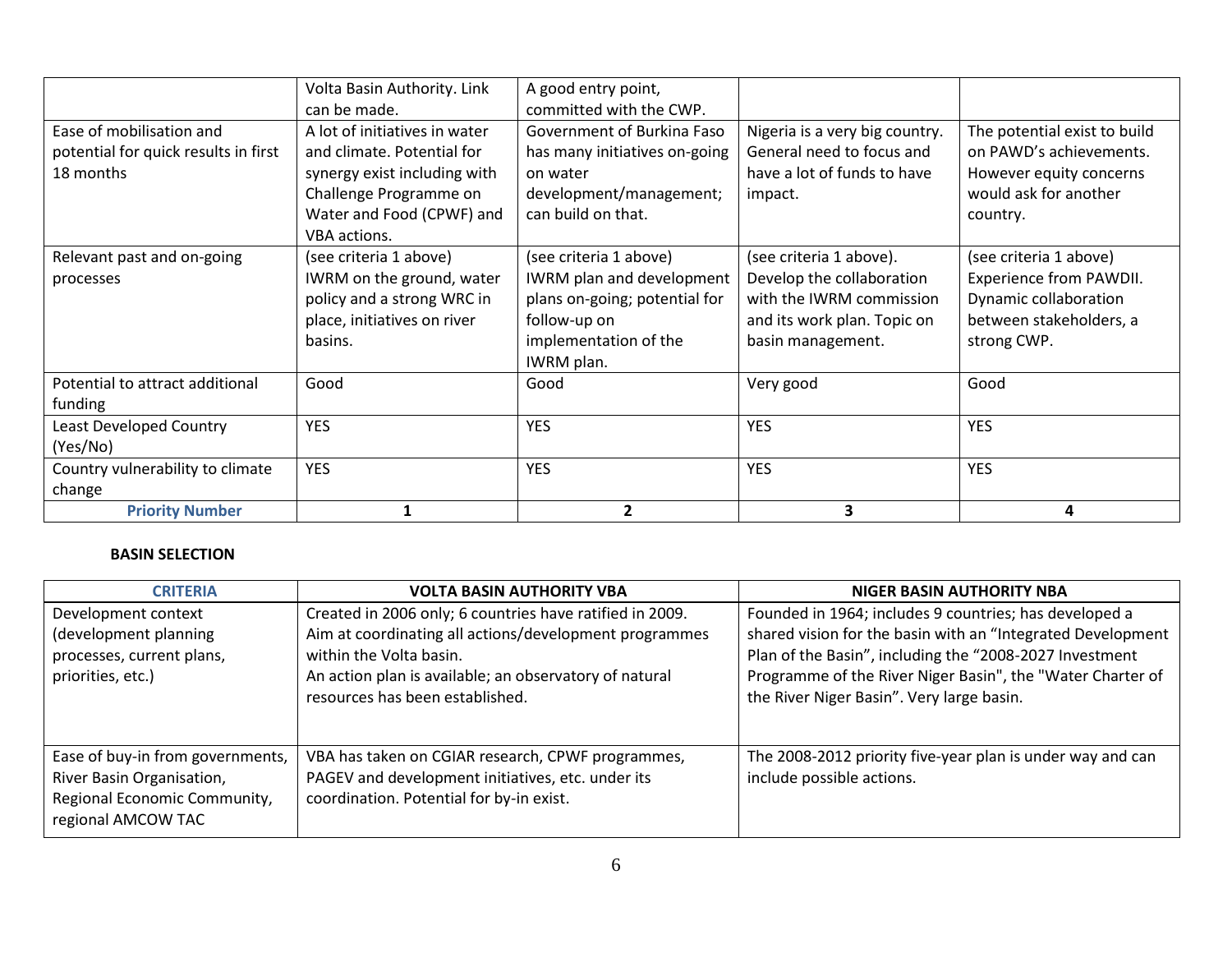| Ease of mobilisation                                  | The existing programmes are relevant for synergy. Political<br>commitments exist.                                                                               | No idea but a lot of funds are expected for the<br>implementation of the investment programme.                                                                                                         |
|-------------------------------------------------------|-----------------------------------------------------------------------------------------------------------------------------------------------------------------|--------------------------------------------------------------------------------------------------------------------------------------------------------------------------------------------------------|
| Relevant past and on-going<br>processes               | Just new with few actions recorded. However, several<br>relevant on-going programmes, and the Memorandum of<br>Understanding (MOU) with GWP/WA is a good basis. | The shared vision for the basin and the "Integrated<br>Development Plan of the Basin", including the "2008-2027<br>Investment Programme of the River Niger Basin" are<br>potentials for collaboration. |
| Potential to attract additional<br>funding and source | The existing programmes can contribute and also mobilise<br>more if needed.                                                                                     | The existing programmes can contribute and also mobilise<br>more if needed.                                                                                                                            |
| <b>Priority Number</b>                                |                                                                                                                                                                 |                                                                                                                                                                                                        |

#### **SOUTHERN AFRICA**

| <b>CRITERIA</b>                                                                                | <b>LESOTHO</b>                                                                                                                                                                                       | <b>MALAWI</b>                                                                                                                                                                                                                                                                                                                      | <b>MOZAMBIQUE</b>                                                                                                                                                 | <b>ZIMBABWE</b>                                                                                                                                                                                                                                   | <b>BOTSWANA</b>                                                                                                                                                                                                                                                                                                                  |
|------------------------------------------------------------------------------------------------|------------------------------------------------------------------------------------------------------------------------------------------------------------------------------------------------------|------------------------------------------------------------------------------------------------------------------------------------------------------------------------------------------------------------------------------------------------------------------------------------------------------------------------------------|-------------------------------------------------------------------------------------------------------------------------------------------------------------------|---------------------------------------------------------------------------------------------------------------------------------------------------------------------------------------------------------------------------------------------------|----------------------------------------------------------------------------------------------------------------------------------------------------------------------------------------------------------------------------------------------------------------------------------------------------------------------------------|
| Development context<br>(development planning<br>processes, current plans,<br>priorities, etc.) | Lesotho is the poorest<br>country in Southern<br>Africa. Water is one of<br>the contributors to<br>GDP. Development<br>planning well<br>organised and<br>prioritises water as an<br>economic sector. | Malawi Growth and<br><b>Development Strategy</b><br>has a strong drive for<br>agricultural<br>development.<br>Fisheries are a big<br>sector and central to<br>$GDP - all$ these sectors<br>are sensitive to<br>climate and water<br>dependant. Work has<br>already started with<br><b>Tearfund on Water</b><br>and Climate Change. | <b>PARPA III</b><br>(Mozambique's<br>poverty reduction<br>strategy) currently<br>under development.<br>Climate change has<br>been integrated as a<br>main sector. | Zimbabwe is currently<br>implementing the<br><b>STERP (Short Term</b><br><b>Economic Recovery</b><br>Programme).<br>Zimbabwe is a water<br>stressed country and<br>most of the envisaged<br>recovery plans rely on<br>a reliable water<br>supply. | Botswana is currently<br>implementing the NDP<br>10 (10 <sup>th</sup> National<br>Development Plan)<br>and in the process<br>optimising<br>programmes for<br>better efficiency.<br>Currently Botswana is<br>developing an IWRM<br>plan which is taking<br>into consideration<br>climate change<br>impacts on water<br>resources. |
| Ease of government buy-in,<br>AMCOW TAC                                                        | Lesotho is the most<br>active country in<br>Southern Africa in                                                                                                                                       | Malawi Water<br>Partnership<br>(MWP)/GWP-                                                                                                                                                                                                                                                                                          | Mozambique<br>government relatively<br>difficult to work with                                                                                                     | Zimbabwe situation is<br>fragile, with a GNU in<br>control. Elections                                                                                                                                                                             | The government in<br>Botswana appreciates<br>the work and the role                                                                                                                                                                                                                                                               |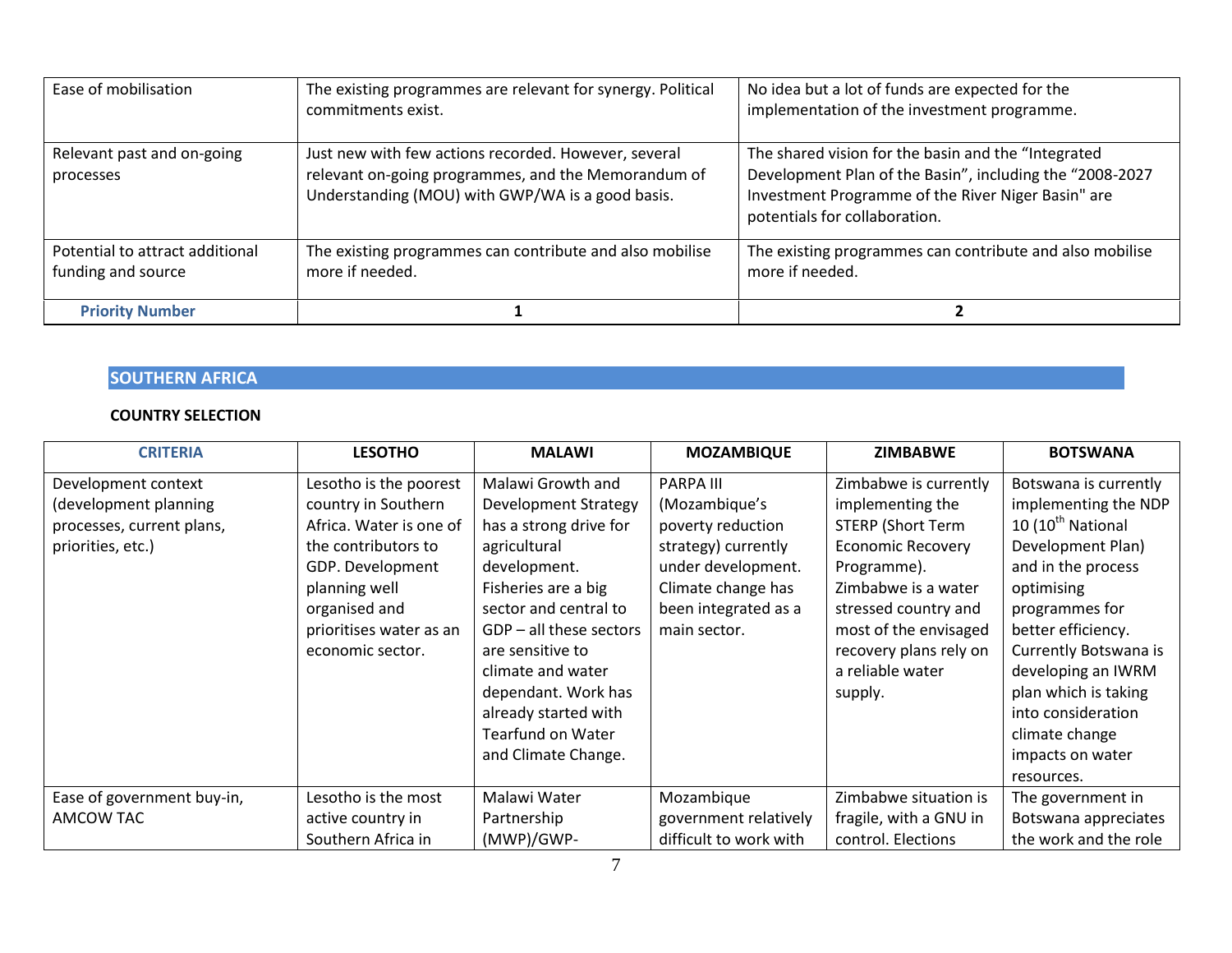|                                                                               | <b>AMCOW</b> (currently<br>chair for the Africa<br><b>Water Facility Board)</b>                                                          | Southern Africa have<br>worked with Malawian<br>national government<br>before, for the<br>national IWRM/WE<br>plan. Ministry of<br>Irrigation and Water<br>Development is a key<br>and active partner of<br>MWP. WCDP would be<br>a valued and natural<br>progression from<br>PAWDI. | and usually prefer<br>partners to work at<br>the ARA level<br>(catchment level).<br>However, climate<br>change is of great<br>concern to<br>Mozambique and<br>could be a good entry<br>point for water<br>resources<br>management (WRM)<br>planning and<br>integration into PARPA<br>III. WRM has<br>traditionally not<br>received high level<br>attention and water<br>department within<br>public works ministry<br>(not much visibility or<br>authority for WRM) | might be held this<br>year. However, ZINWA<br>could be a good<br>institution to work<br>with as they have a<br>strong planning unit<br>and are charged with<br>planning Water<br>Investments in the<br>country.                                                                                              | of the Country Water<br>Partnership. Water<br>being so critical in<br>Botswana with the<br>current<br>implementation of the<br>Water Sector Reforms,<br>there will be a lot of<br>interest in the project. |
|-------------------------------------------------------------------------------|------------------------------------------------------------------------------------------------------------------------------------------|--------------------------------------------------------------------------------------------------------------------------------------------------------------------------------------------------------------------------------------------------------------------------------------|---------------------------------------------------------------------------------------------------------------------------------------------------------------------------------------------------------------------------------------------------------------------------------------------------------------------------------------------------------------------------------------------------------------------------------------------------------------------|--------------------------------------------------------------------------------------------------------------------------------------------------------------------------------------------------------------------------------------------------------------------------------------------------------------|------------------------------------------------------------------------------------------------------------------------------------------------------------------------------------------------------------|
| Ease of mobilisation and potential<br>for quick results in first 18<br>months | GWP has strong<br>relations with the<br>Commissioner of<br>Water, which is the<br>policy making unit in<br>Lesotho and hosts the<br>CWP. | Strong CWP and<br>potential to build on<br><b>IWRM</b> planning<br>process. Stakeholder<br>facilitated<br>development<br>processes are<br>appreciated and MWP<br>through key<br>ministerial partners<br>able to involve all<br>sectors.                                              | Mozambique already<br>has a CCA programme<br>(Africa Adaptation<br>Programme) financed<br>by UNDP - linkages<br>will have to be found<br>with this programme.<br>Need to make it clear<br>where WCDP will add<br>value. WCDP can<br>strengthen the water<br>component in the<br>AAP. Mozambique is<br>likely to get funding<br>from RCCP and CDKN                                                                                                                   | Zimbabwe has for<br>years being<br>implementing an<br>IWRM approach in<br>managing water<br>resources and the<br><b>IWRM Strategy of</b><br>1998 is currently<br>under review. This<br>might be an<br>opportunity to<br>integrate water<br>security and climate<br>resilience. The Climate<br>Change Unit in | The CWP is already<br>working on the IWRM<br>plan which ends in<br>Nov. 2011. So a<br>linkage can easily be<br>made leading to<br>developing investment<br>strategies and<br>bankable projects.            |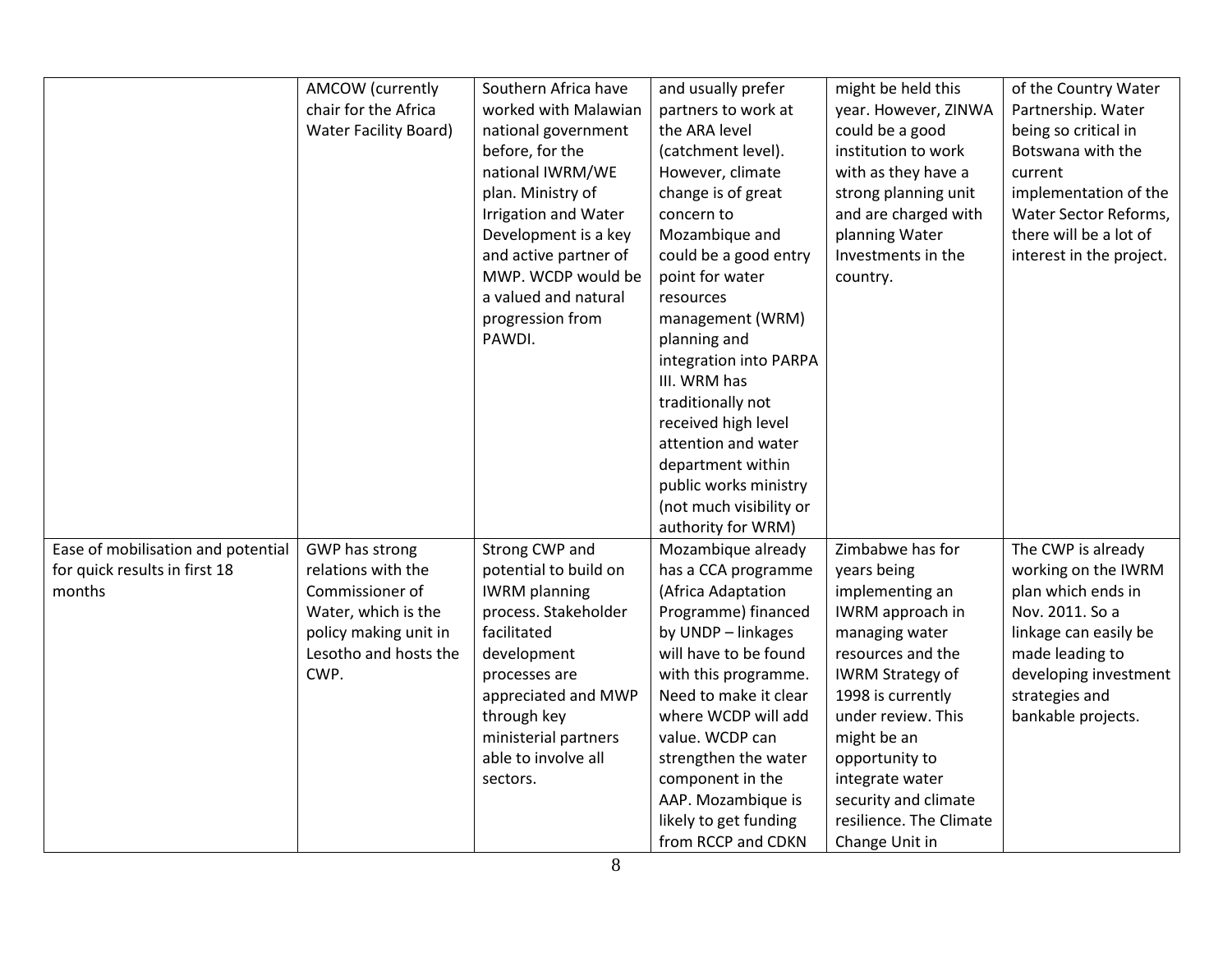| (DFID support). GWP-<br>Zimbabwe is very<br>SA has close<br>strong as evidenced by<br>relationships with<br>the key roles the<br>both organisations<br>negotiators play<br>and will ensure a<br>within the UNFCCC<br>comprehensive water<br>COP meetings. So CCA<br>component in the<br>projects can be taken<br>AAP.<br>up quickly.<br><b>RCCP work with</b><br>Under the Special<br>Development of an<br><b>IWRM planning. Work</b><br><b>IWRM Planning in</b><br>Relevant past and on-going<br><b>IWRM Strategy; the</b><br>with Tearfund.<br>MICOA to setup a<br>Climate Change Fund,<br>Botswana; the<br>processes<br><b>Water Sector</b><br>Zimbabwe is<br>Agriculture Sector Plan<br>Increasing resilience in<br>MIE. Roadmap to<br>Improvement Plan.<br>the fisheries sector<br><b>IWRM</b> planning. Africa<br>implementing a pilot<br>looking at improving<br>(WorldFish Centre).<br>agriculture in a semi-<br>FAO programme on<br>Adaptation<br>project on Coping with<br>Programme being<br>Droughts.<br>arid region.<br>Food Security and<br><b>Green Revolution</b><br>implemented by<br>Climate Change.<br>driven by President of<br>Implementation of an<br>Also a riparian of<br>Involved in<br>Malawi.<br>MICOA and INGC (also<br>IWRM approach.<br>many of SADC basins<br>Development of the<br>and involved in<br><b>ORASECOM basin</b><br>Riparian of Zambezi,<br>aims to mainstream<br>so involved in many<br>CCA into development<br>ZINWA Water<br>TBWRM initiatives.<br>wide projects.<br>Zambezi projects.<br>and investment<br>Investment<br>frameworks). NAPA<br>Programme.<br>developed by MICOA,<br>Involved in Limpopo,<br>CC Risk and<br>Save, Pungwe,<br>Vulnerability<br>Zambezi, all<br>transboundary WRM<br>Assessment by INGC.<br>Downstream in most<br>initiatives.<br>basins in the region,<br>so involved in many<br>transboundary WRM<br>projects.<br>Potential to attract additional<br>Could link with UNDP<br>The IWRM plan is<br>Good understanding<br>Mozambique is a<br>Zimbabwe is key in<br>- as MIE for<br>donors' favourite. If<br>of LCDF, etc.<br>regional<br>supported by UNDP-<br>funding<br>GEF with co-financing<br>Adaptation Funds.<br><b>WCDP</b> compliments<br>transboundary waters,<br>the AAP on the water<br>being mid-stream in a<br>from the government<br>side this will attract<br>lot of the basins. The<br>of Botswana. The |  |  |  |
|----------------------------------------------------------------------------------------------------------------------------------------------------------------------------------------------------------------------------------------------------------------------------------------------------------------------------------------------------------------------------------------------------------------------------------------------------------------------------------------------------------------------------------------------------------------------------------------------------------------------------------------------------------------------------------------------------------------------------------------------------------------------------------------------------------------------------------------------------------------------------------------------------------------------------------------------------------------------------------------------------------------------------------------------------------------------------------------------------------------------------------------------------------------------------------------------------------------------------------------------------------------------------------------------------------------------------------------------------------------------------------------------------------------------------------------------------------------------------------------------------------------------------------------------------------------------------------------------------------------------------------------------------------------------------------------------------------------------------------------------------------------------------------------------------------------------------------------------------------------------------------------------------------------------------------------------------------------------------------------------------------------------------------------------------------------------------------------------------------------------------------------------------------------------------------------------------------------------------------------------------------------------------------------------------------------------------------------------------------------------------------------------------|--|--|--|
|                                                                                                                                                                                                                                                                                                                                                                                                                                                                                                                                                                                                                                                                                                                                                                                                                                                                                                                                                                                                                                                                                                                                                                                                                                                                                                                                                                                                                                                                                                                                                                                                                                                                                                                                                                                                                                                                                                                                                                                                                                                                                                                                                                                                                                                                                                                                                                                                    |  |  |  |
|                                                                                                                                                                                                                                                                                                                                                                                                                                                                                                                                                                                                                                                                                                                                                                                                                                                                                                                                                                                                                                                                                                                                                                                                                                                                                                                                                                                                                                                                                                                                                                                                                                                                                                                                                                                                                                                                                                                                                                                                                                                                                                                                                                                                                                                                                                                                                                                                    |  |  |  |
|                                                                                                                                                                                                                                                                                                                                                                                                                                                                                                                                                                                                                                                                                                                                                                                                                                                                                                                                                                                                                                                                                                                                                                                                                                                                                                                                                                                                                                                                                                                                                                                                                                                                                                                                                                                                                                                                                                                                                                                                                                                                                                                                                                                                                                                                                                                                                                                                    |  |  |  |
|                                                                                                                                                                                                                                                                                                                                                                                                                                                                                                                                                                                                                                                                                                                                                                                                                                                                                                                                                                                                                                                                                                                                                                                                                                                                                                                                                                                                                                                                                                                                                                                                                                                                                                                                                                                                                                                                                                                                                                                                                                                                                                                                                                                                                                                                                                                                                                                                    |  |  |  |
|                                                                                                                                                                                                                                                                                                                                                                                                                                                                                                                                                                                                                                                                                                                                                                                                                                                                                                                                                                                                                                                                                                                                                                                                                                                                                                                                                                                                                                                                                                                                                                                                                                                                                                                                                                                                                                                                                                                                                                                                                                                                                                                                                                                                                                                                                                                                                                                                    |  |  |  |
|                                                                                                                                                                                                                                                                                                                                                                                                                                                                                                                                                                                                                                                                                                                                                                                                                                                                                                                                                                                                                                                                                                                                                                                                                                                                                                                                                                                                                                                                                                                                                                                                                                                                                                                                                                                                                                                                                                                                                                                                                                                                                                                                                                                                                                                                                                                                                                                                    |  |  |  |
|                                                                                                                                                                                                                                                                                                                                                                                                                                                                                                                                                                                                                                                                                                                                                                                                                                                                                                                                                                                                                                                                                                                                                                                                                                                                                                                                                                                                                                                                                                                                                                                                                                                                                                                                                                                                                                                                                                                                                                                                                                                                                                                                                                                                                                                                                                                                                                                                    |  |  |  |
|                                                                                                                                                                                                                                                                                                                                                                                                                                                                                                                                                                                                                                                                                                                                                                                                                                                                                                                                                                                                                                                                                                                                                                                                                                                                                                                                                                                                                                                                                                                                                                                                                                                                                                                                                                                                                                                                                                                                                                                                                                                                                                                                                                                                                                                                                                                                                                                                    |  |  |  |
|                                                                                                                                                                                                                                                                                                                                                                                                                                                                                                                                                                                                                                                                                                                                                                                                                                                                                                                                                                                                                                                                                                                                                                                                                                                                                                                                                                                                                                                                                                                                                                                                                                                                                                                                                                                                                                                                                                                                                                                                                                                                                                                                                                                                                                                                                                                                                                                                    |  |  |  |
|                                                                                                                                                                                                                                                                                                                                                                                                                                                                                                                                                                                                                                                                                                                                                                                                                                                                                                                                                                                                                                                                                                                                                                                                                                                                                                                                                                                                                                                                                                                                                                                                                                                                                                                                                                                                                                                                                                                                                                                                                                                                                                                                                                                                                                                                                                                                                                                                    |  |  |  |
|                                                                                                                                                                                                                                                                                                                                                                                                                                                                                                                                                                                                                                                                                                                                                                                                                                                                                                                                                                                                                                                                                                                                                                                                                                                                                                                                                                                                                                                                                                                                                                                                                                                                                                                                                                                                                                                                                                                                                                                                                                                                                                                                                                                                                                                                                                                                                                                                    |  |  |  |
|                                                                                                                                                                                                                                                                                                                                                                                                                                                                                                                                                                                                                                                                                                                                                                                                                                                                                                                                                                                                                                                                                                                                                                                                                                                                                                                                                                                                                                                                                                                                                                                                                                                                                                                                                                                                                                                                                                                                                                                                                                                                                                                                                                                                                                                                                                                                                                                                    |  |  |  |
|                                                                                                                                                                                                                                                                                                                                                                                                                                                                                                                                                                                                                                                                                                                                                                                                                                                                                                                                                                                                                                                                                                                                                                                                                                                                                                                                                                                                                                                                                                                                                                                                                                                                                                                                                                                                                                                                                                                                                                                                                                                                                                                                                                                                                                                                                                                                                                                                    |  |  |  |
|                                                                                                                                                                                                                                                                                                                                                                                                                                                                                                                                                                                                                                                                                                                                                                                                                                                                                                                                                                                                                                                                                                                                                                                                                                                                                                                                                                                                                                                                                                                                                                                                                                                                                                                                                                                                                                                                                                                                                                                                                                                                                                                                                                                                                                                                                                                                                                                                    |  |  |  |
|                                                                                                                                                                                                                                                                                                                                                                                                                                                                                                                                                                                                                                                                                                                                                                                                                                                                                                                                                                                                                                                                                                                                                                                                                                                                                                                                                                                                                                                                                                                                                                                                                                                                                                                                                                                                                                                                                                                                                                                                                                                                                                                                                                                                                                                                                                                                                                                                    |  |  |  |
|                                                                                                                                                                                                                                                                                                                                                                                                                                                                                                                                                                                                                                                                                                                                                                                                                                                                                                                                                                                                                                                                                                                                                                                                                                                                                                                                                                                                                                                                                                                                                                                                                                                                                                                                                                                                                                                                                                                                                                                                                                                                                                                                                                                                                                                                                                                                                                                                    |  |  |  |
|                                                                                                                                                                                                                                                                                                                                                                                                                                                                                                                                                                                                                                                                                                                                                                                                                                                                                                                                                                                                                                                                                                                                                                                                                                                                                                                                                                                                                                                                                                                                                                                                                                                                                                                                                                                                                                                                                                                                                                                                                                                                                                                                                                                                                                                                                                                                                                                                    |  |  |  |
|                                                                                                                                                                                                                                                                                                                                                                                                                                                                                                                                                                                                                                                                                                                                                                                                                                                                                                                                                                                                                                                                                                                                                                                                                                                                                                                                                                                                                                                                                                                                                                                                                                                                                                                                                                                                                                                                                                                                                                                                                                                                                                                                                                                                                                                                                                                                                                                                    |  |  |  |
|                                                                                                                                                                                                                                                                                                                                                                                                                                                                                                                                                                                                                                                                                                                                                                                                                                                                                                                                                                                                                                                                                                                                                                                                                                                                                                                                                                                                                                                                                                                                                                                                                                                                                                                                                                                                                                                                                                                                                                                                                                                                                                                                                                                                                                                                                                                                                                                                    |  |  |  |
|                                                                                                                                                                                                                                                                                                                                                                                                                                                                                                                                                                                                                                                                                                                                                                                                                                                                                                                                                                                                                                                                                                                                                                                                                                                                                                                                                                                                                                                                                                                                                                                                                                                                                                                                                                                                                                                                                                                                                                                                                                                                                                                                                                                                                                                                                                                                                                                                    |  |  |  |
|                                                                                                                                                                                                                                                                                                                                                                                                                                                                                                                                                                                                                                                                                                                                                                                                                                                                                                                                                                                                                                                                                                                                                                                                                                                                                                                                                                                                                                                                                                                                                                                                                                                                                                                                                                                                                                                                                                                                                                                                                                                                                                                                                                                                                                                                                                                                                                                                    |  |  |  |
|                                                                                                                                                                                                                                                                                                                                                                                                                                                                                                                                                                                                                                                                                                                                                                                                                                                                                                                                                                                                                                                                                                                                                                                                                                                                                                                                                                                                                                                                                                                                                                                                                                                                                                                                                                                                                                                                                                                                                                                                                                                                                                                                                                                                                                                                                                                                                                                                    |  |  |  |
|                                                                                                                                                                                                                                                                                                                                                                                                                                                                                                                                                                                                                                                                                                                                                                                                                                                                                                                                                                                                                                                                                                                                                                                                                                                                                                                                                                                                                                                                                                                                                                                                                                                                                                                                                                                                                                                                                                                                                                                                                                                                                                                                                                                                                                                                                                                                                                                                    |  |  |  |
|                                                                                                                                                                                                                                                                                                                                                                                                                                                                                                                                                                                                                                                                                                                                                                                                                                                                                                                                                                                                                                                                                                                                                                                                                                                                                                                                                                                                                                                                                                                                                                                                                                                                                                                                                                                                                                                                                                                                                                                                                                                                                                                                                                                                                                                                                                                                                                                                    |  |  |  |
|                                                                                                                                                                                                                                                                                                                                                                                                                                                                                                                                                                                                                                                                                                                                                                                                                                                                                                                                                                                                                                                                                                                                                                                                                                                                                                                                                                                                                                                                                                                                                                                                                                                                                                                                                                                                                                                                                                                                                                                                                                                                                                                                                                                                                                                                                                                                                                                                    |  |  |  |
|                                                                                                                                                                                                                                                                                                                                                                                                                                                                                                                                                                                                                                                                                                                                                                                                                                                                                                                                                                                                                                                                                                                                                                                                                                                                                                                                                                                                                                                                                                                                                                                                                                                                                                                                                                                                                                                                                                                                                                                                                                                                                                                                                                                                                                                                                                                                                                                                    |  |  |  |
|                                                                                                                                                                                                                                                                                                                                                                                                                                                                                                                                                                                                                                                                                                                                                                                                                                                                                                                                                                                                                                                                                                                                                                                                                                                                                                                                                                                                                                                                                                                                                                                                                                                                                                                                                                                                                                                                                                                                                                                                                                                                                                                                                                                                                                                                                                                                                                                                    |  |  |  |
|                                                                                                                                                                                                                                                                                                                                                                                                                                                                                                                                                                                                                                                                                                                                                                                                                                                                                                                                                                                                                                                                                                                                                                                                                                                                                                                                                                                                                                                                                                                                                                                                                                                                                                                                                                                                                                                                                                                                                                                                                                                                                                                                                                                                                                                                                                                                                                                                    |  |  |  |
|                                                                                                                                                                                                                                                                                                                                                                                                                                                                                                                                                                                                                                                                                                                                                                                                                                                                                                                                                                                                                                                                                                                                                                                                                                                                                                                                                                                                                                                                                                                                                                                                                                                                                                                                                                                                                                                                                                                                                                                                                                                                                                                                                                                                                                                                                                                                                                                                    |  |  |  |
|                                                                                                                                                                                                                                                                                                                                                                                                                                                                                                                                                                                                                                                                                                                                                                                                                                                                                                                                                                                                                                                                                                                                                                                                                                                                                                                                                                                                                                                                                                                                                                                                                                                                                                                                                                                                                                                                                                                                                                                                                                                                                                                                                                                                                                                                                                                                                                                                    |  |  |  |
|                                                                                                                                                                                                                                                                                                                                                                                                                                                                                                                                                                                                                                                                                                                                                                                                                                                                                                                                                                                                                                                                                                                                                                                                                                                                                                                                                                                                                                                                                                                                                                                                                                                                                                                                                                                                                                                                                                                                                                                                                                                                                                                                                                                                                                                                                                                                                                                                    |  |  |  |
|                                                                                                                                                                                                                                                                                                                                                                                                                                                                                                                                                                                                                                                                                                                                                                                                                                                                                                                                                                                                                                                                                                                                                                                                                                                                                                                                                                                                                                                                                                                                                                                                                                                                                                                                                                                                                                                                                                                                                                                                                                                                                                                                                                                                                                                                                                                                                                                                    |  |  |  |
|                                                                                                                                                                                                                                                                                                                                                                                                                                                                                                                                                                                                                                                                                                                                                                                                                                                                                                                                                                                                                                                                                                                                                                                                                                                                                                                                                                                                                                                                                                                                                                                                                                                                                                                                                                                                                                                                                                                                                                                                                                                                                                                                                                                                                                                                                                                                                                                                    |  |  |  |
|                                                                                                                                                                                                                                                                                                                                                                                                                                                                                                                                                                                                                                                                                                                                                                                                                                                                                                                                                                                                                                                                                                                                                                                                                                                                                                                                                                                                                                                                                                                                                                                                                                                                                                                                                                                                                                                                                                                                                                                                                                                                                                                                                                                                                                                                                                                                                                                                    |  |  |  |
| further funding.<br>cholera epidemic in<br>government could be                                                                                                                                                                                                                                                                                                                                                                                                                                                                                                                                                                                                                                                                                                                                                                                                                                                                                                                                                                                                                                                                                                                                                                                                                                                                                                                                                                                                                                                                                                                                                                                                                                                                                                                                                                                                                                                                                                                                                                                                                                                                                                                                                                                                                                                                                                                                     |  |  |  |
| 2009 shows the<br>requested to continue                                                                                                                                                                                                                                                                                                                                                                                                                                                                                                                                                                                                                                                                                                                                                                                                                                                                                                                                                                                                                                                                                                                                                                                                                                                                                                                                                                                                                                                                                                                                                                                                                                                                                                                                                                                                                                                                                                                                                                                                                                                                                                                                                                                                                                                                                                                                                            |  |  |  |
| importance of donors<br>providing support to                                                                                                                                                                                                                                                                                                                                                                                                                                                                                                                                                                                                                                                                                                                                                                                                                                                                                                                                                                                                                                                                                                                                                                                                                                                                                                                                                                                                                                                                                                                                                                                                                                                                                                                                                                                                                                                                                                                                                                                                                                                                                                                                                                                                                                                                                                                                                       |  |  |  |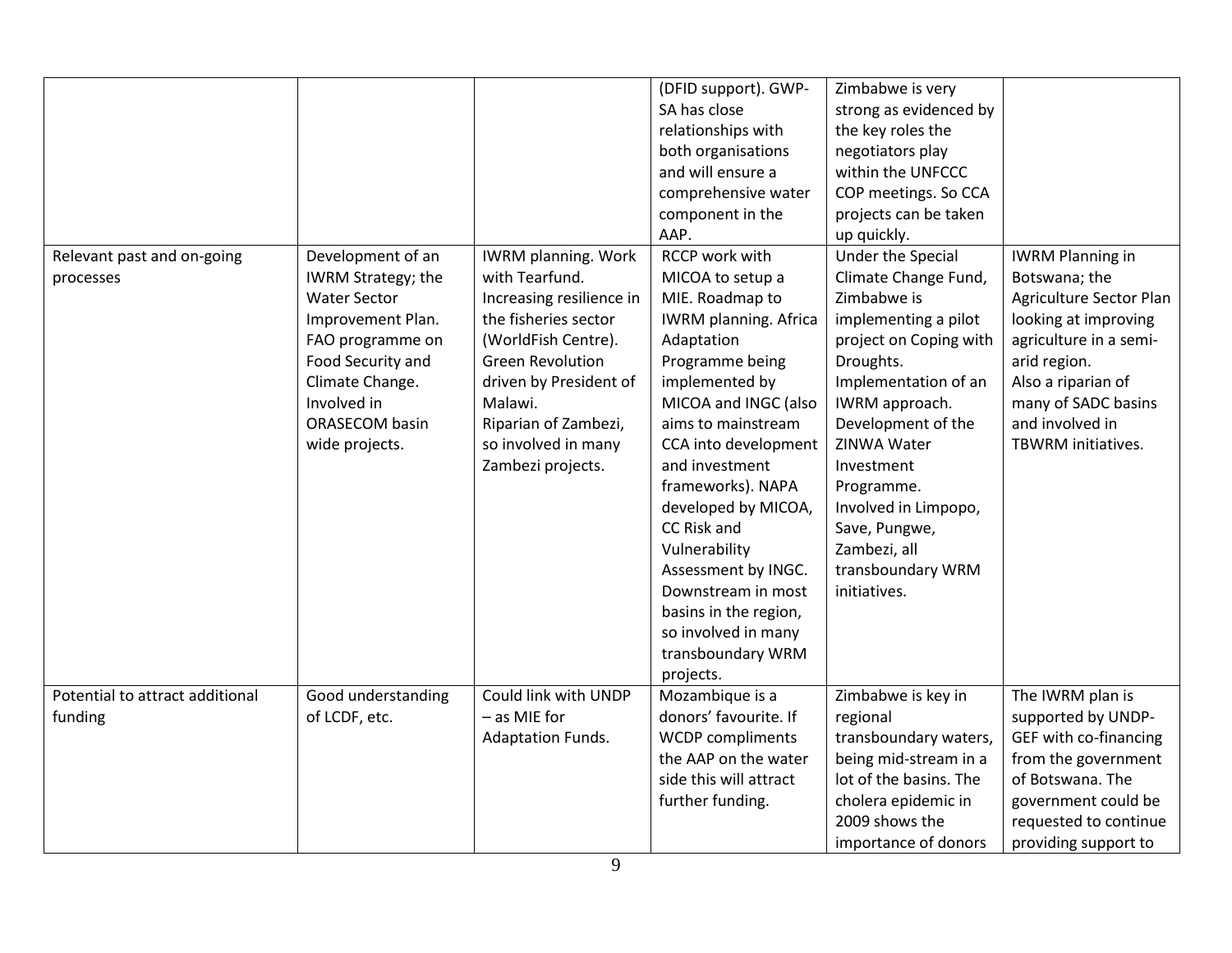|                                  |                          |                         |                       | supporting better      | the project            |
|----------------------------------|--------------------------|-------------------------|-----------------------|------------------------|------------------------|
|                                  |                          |                         |                       | WRM in Zimbabwe for    | management team        |
|                                  |                          |                         |                       | the regions sake.      | that is already on the |
|                                  |                          |                         |                       |                        | ground.                |
| Least Developed Country          | <b>YES</b>               | <b>YES</b>              |                       | NO-but rated lowest    | <b>NO</b>              |
| (Yes/No)                         |                          |                         |                       | GDP in Southern Africa |                        |
|                                  |                          |                         |                       | by the UNDP Human      |                        |
|                                  |                          |                         |                       | Development Report.    |                        |
| Country vulnerability to climate | From the Hotspot         | Currently vulnerable    | Mozambique has been   | All current            | Botswana is a dry      |
| change                           | Analysis done by RCCP    | to floods and           | affected by climate   | vulnerability          | country and is already |
|                                  | and the Africa Atlas,    | droughts. And poor      | variability for years | assessments and        | water stressed.        |
|                                  | Lesotho is identified as | catchment               | and climate           | projected risk studies | Increased demands for  |
|                                  | a hotspot.               | management exposes      | projections indicate  | highlight Zimbabwe as  | water and the added    |
|                                  |                          | Malawi to water         | that these extremes   | a hotspot. Zimbabwe    | stress from climate    |
|                                  |                          | extremes. Adaptive      | are going to get      | like Mozambique is     | change will require    |
|                                  |                          | capacity is low;        | worse.                | affected by droughts   | Botswana to invest in  |
|                                  |                          | sensitive               | Most of the country   | and floods and this    | water security and     |
|                                  |                          | environmental zones     | considered very       | has huge impacts on    | make the resource      |
|                                  |                          | (Lake Malawi, Shire     | vulnerable according  | the already shaken     | more resilient.        |
|                                  |                          | River) plus potentially | to current data       | economy.               |                        |
|                                  |                          | huge impacts on         | analysed in RCCP      |                        |                        |
|                                  |                          | fisheries and           | research.             |                        |                        |
|                                  |                          | agriculture.            |                       |                        |                        |
| <b>Priority Number</b>           | 5                        | 4                       | $\overline{2}$        | $\mathbf{1}$           | 3                      |

| <b>CRITERIA</b>     | <b>ORANGE (ORASECOM)</b>                            | <b>ZAMBEZI (ZAMCOM)</b>               | LIMPOPO (LIMCOM)                         |
|---------------------|-----------------------------------------------------|---------------------------------------|------------------------------------------|
| Development context | Advanced in terms of development planning, with     | A Multi-Investment Opportunity Study  | Limpopo Basin has some of the poorest    |
| (development        | diversified economies like South Africa, Namibia    | was conducted by the World Bank.      | communities in the region. It is also    |
| planning processes, | and Botswana. Lesotho at the headwaters is the      | However development planning is still | already over allocated on the RSA side   |
| current plans,      | poorest and climate resilience is needed at the     | very much nationally driven.          | and projected to be water stressed by    |
| priorities, etc.)   | headwaters to ensure water security. The            |                                       | 2025. It also faces huge water pollution |
|                     | Strategic Action Plan (SAP) aims at bringing to the |                                       | issues downstream.                       |
|                     | fore development priorities of the riparians in the |                                       |                                          |
|                     | basin. Few countries to deal with, which can        |                                       |                                          |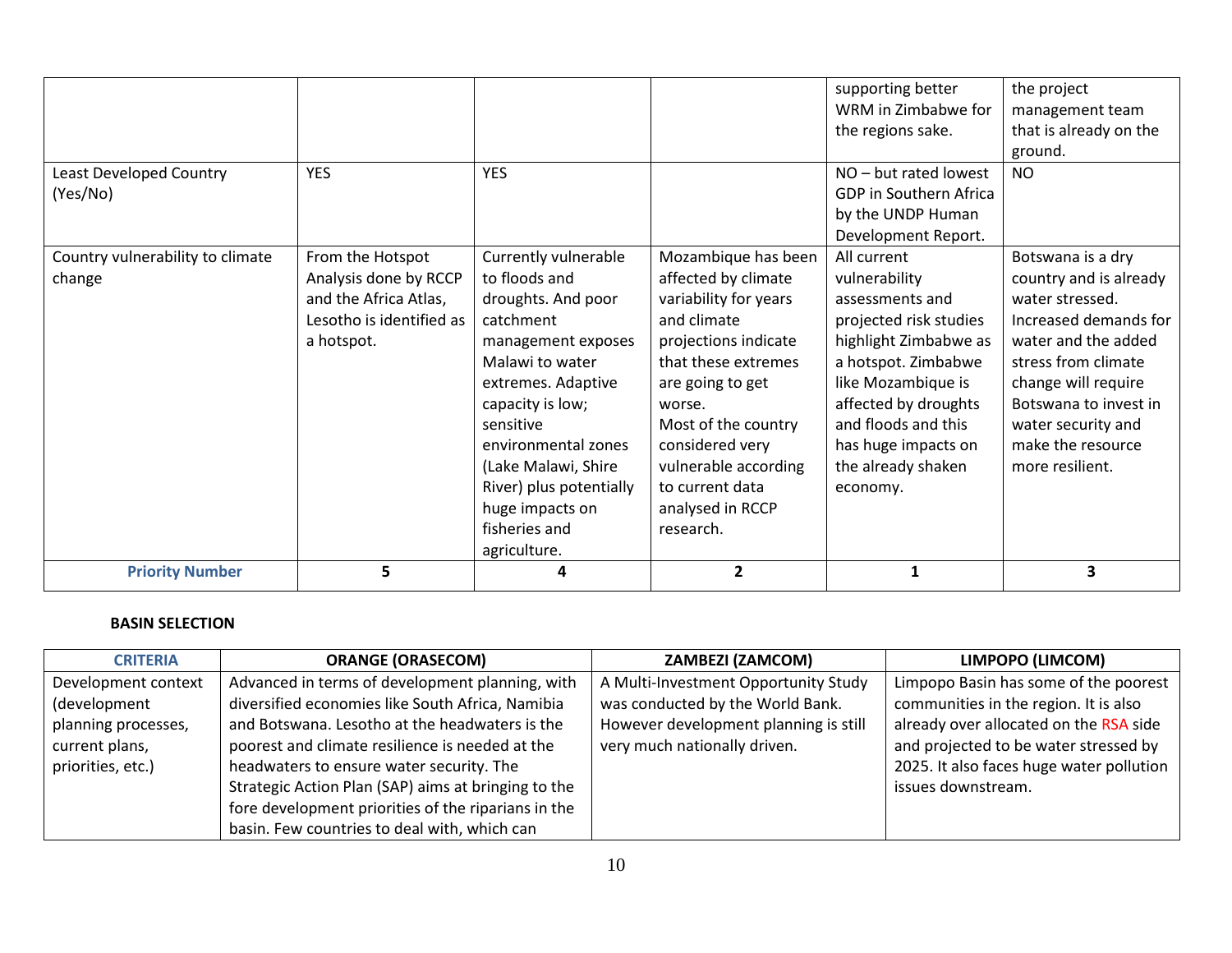|                        | provide programme with quick wins.                   |                                          |                                         |
|------------------------|------------------------------------------------------|------------------------------------------|-----------------------------------------|
| Ease of buy-in from    | ORASECOM has lots on information on the              | Zambezi is politically sensitive.        | LIMCOM interim secretariat is           |
| governments, River     | development scenarios, water futures and climate     | However, there is a lot of interest from | established in Mozambique. GWP has      |
| Basin Organisation,    | futures of the basin. So a transboundary water       | the countries to find areas of           | worked in all the riparian states and   |
| Regional Economic      | analysis to work from is available. ORASECOM is      | commonality. The interim ZAMCOM          | has currently started attending         |
| Community, regional    | the strongest basin institution in the region; it is | secretariat is set to be established in  | LIMCOM meetings to report on            |
| AMCOW TAC              | well organised and supported by the riparian         | Botswana in 2011. SADC prioritises the   | progress on initiatives being           |
|                        | states. Lesotho is active in AMCOW and South         | Zambezi basin and is currently handling  | implemented under the CPWF basin        |
|                        | Africa is current AMCOW President.                   | the basin affairs. So work in the        | study phase 2.                          |
|                        |                                                      | Zambezi with a transboundary             |                                         |
|                        |                                                      | overview could catalyse and trigger      |                                         |
|                        |                                                      | cooperation.                             |                                         |
| Ease of mobilisation   | GWP has a strong relationship with SADC and          | GWP has good relationships with SADC     | GWP has good relationships with         |
|                        | ORASECOM.                                            | and has in the past been active in the   | <b>LIMCOM</b> commissioners and SADC    |
|                        |                                                      | formulation of the IWRM Strategy.        | member states and secretariat.          |
| Relevant past and on-  | UNDP/GEF has funded a TDA and a SAP; current         | World Bank MIOS needs to be climate      | The IWRM Strategy adds value by         |
| going processes        | development of a hydrological model for flow         | proofed. The IWRM Strategy, the Dams     | bringing in water-climate-development   |
|                        | projections and analysis. Development of an          | Synchronisation Project funded by GTZ,   | nexus. Limpopo Transboundary Water      |
|                        | <b>IWRM Strategy.</b>                                | the Environmental Water Flows project    | Analysis by RCCP, Limpopo Basin Focal   |
|                        |                                                      | by Transparency International. RCCP      | Project, Limpopo Basin Development      |
|                        |                                                      | TWA on the Zambezi, RCCP Water-          | Challenge - good link to water-food     |
|                        |                                                      | Energy Security Work, the RCCP           | pilots. Within the CPWF there is a      |
|                        |                                                      | Climate Resilience Programme.            | <b>Resilience and Climate Change</b>    |
|                        |                                                      |                                          | Research group. Limpopo Groundwater     |
|                        |                                                      |                                          | pilot projects. Research on MUS by      |
|                        |                                                      |                                          | IWMI. GIZ-SADC IWRM strategy,           |
|                        |                                                      |                                          | stakeholder strategy and Limpopo RAK    |
|                        |                                                      |                                          | (river awareness kit) supported by GTZ. |
| Potential to attract   | ORASECOM is well funded and UNDP welcomes            | Zambezi basin has lots of donor          | Limpopo has been funded by GTZ for      |
| additional funding and | support to countries in the basin, trying to         | interest. The World Bank is setting up a | some time now and also been a focal     |
| source                 | integrate CCA into their water resources             | trust fund CIWA aimed at supporting      | basin within the CPWF. So water         |
|                        | management and development.                          | countries in the basin.                  | security and climate resilience issues  |
|                        |                                                      |                                          | could build as good case for further    |
|                        |                                                      |                                          | funding and potentially integrate some  |
|                        |                                                      |                                          | of the different projects/results.      |
| <b>Priority Number</b> | $\overline{2}$                                       | $\overline{\mathbf{3}}$                  | 1                                       |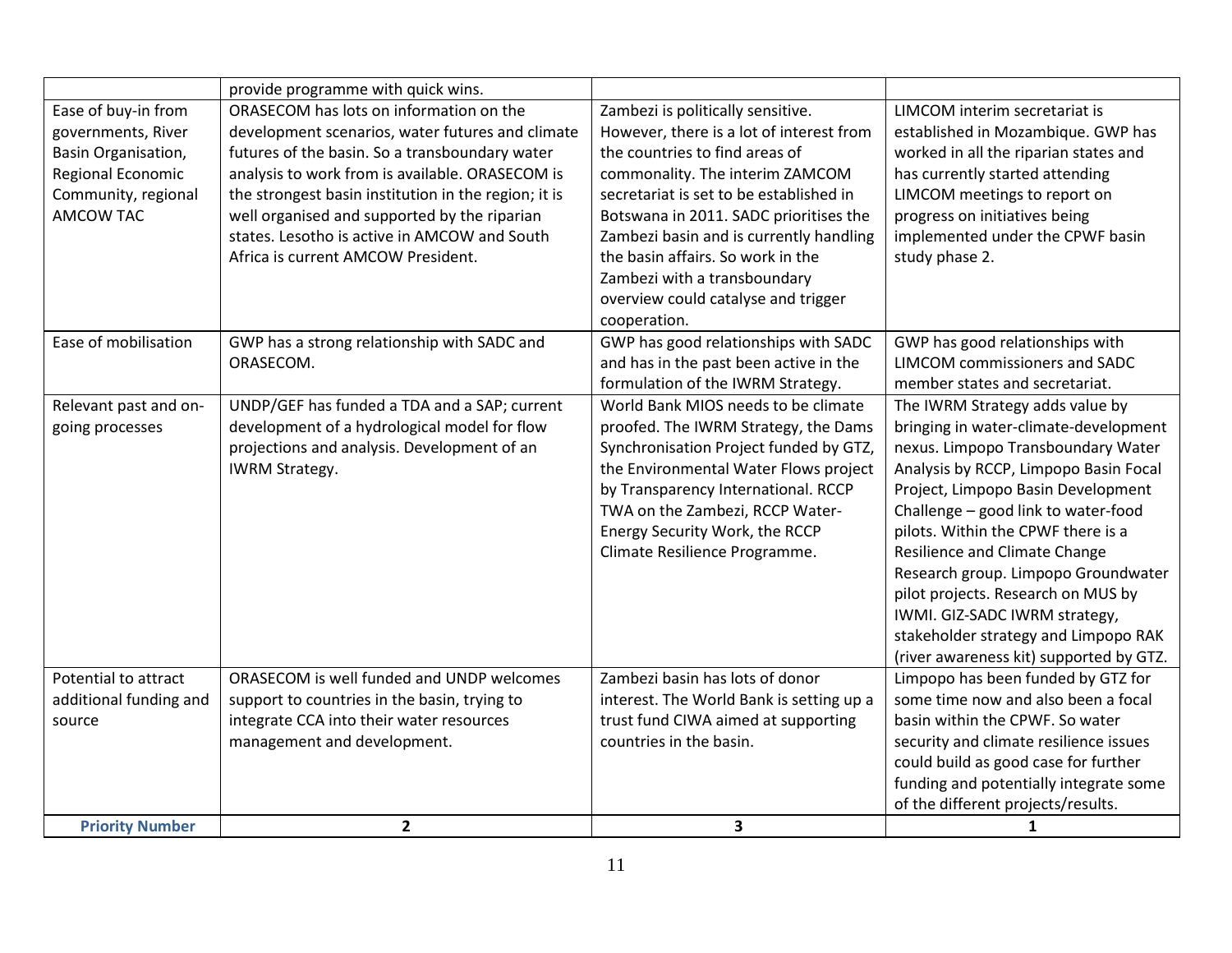#### **NORTH AFRICA**

| <b>CRITERIA</b>                                                                                   | <b>TUNISIA</b>                                                                                                                                                                                                                                                                                                                              | <b>MAURITANIA</b>                                                                                                                                                                                                                                                                                                                                                                                                        |
|---------------------------------------------------------------------------------------------------|---------------------------------------------------------------------------------------------------------------------------------------------------------------------------------------------------------------------------------------------------------------------------------------------------------------------------------------------|--------------------------------------------------------------------------------------------------------------------------------------------------------------------------------------------------------------------------------------------------------------------------------------------------------------------------------------------------------------------------------------------------------------------------|
| Development context<br>(development<br>planning processes,<br>current plans,<br>priorities, etc.) | - Clear priority on water resources management (as seen by the most<br>recent Water Strategy 2050 - plethora of water-related projects) -<br>resource development has reached almost 100% of potential<br>- Sustainable Development and Climate Change<br>- Democratic reform and rule of law<br>- Economic growth (emphasis on employment) | - Poverty reduction and economic growth (Cadre Stratégique<br>de Lutte contre la Pauvreté - CSLP)<br>- Water clearly recognised as one of the 5 priority areas in<br>the Plan d'Action of CSLP                                                                                                                                                                                                                           |
| Ease of government<br>buy-in, AMCOW TAC                                                           | - Tunisian government positive to/familiar with cooperation with<br>donors/external projects<br>- Recent political developments may require familiarisation with<br>new/emerging actors<br>- Tunisia is active in AMCOW TAC                                                                                                                 | - Mauritanian authorities have an outward-looking<br>perspective, especially after the country's inclusion in the<br>Euro-Med Partnership in Nov 2007 and, recently, in the<br>Union for the Mediterranean, promoting at the same time<br>country's profile in the AMCOW context.<br>- Mauritania has been out of the donors' focus for some<br>time due to political instability<br>- Mauritania is active in AMCOW TAC |
| Ease of mobilisation<br>and potential for quick<br>results in first 18<br>months                  | - Depends on new political structure and stability/sustainability of<br>introduced changes, which however seem to progress relatively<br>smoothly                                                                                                                                                                                           | - Depends on the level of commitment of the collaborating<br>authorities, which is seems to be high                                                                                                                                                                                                                                                                                                                      |
| Relevant past and on-<br>going processes                                                          | - Large number of completed and on-going projects on water and<br>climate<br>- Country participation in UfM and the Strategy for Water in the<br>Mediterranean processes<br>- MED EUWI, GEF SPM, H2020, MAP UNEP / MCSD<br>Member of Maghreb Union<br>- Member of League of Arab States<br>- Member of AMCOW and NAMCOW                     | Potentially useful:<br>- ACP and since 2007 the Euro-Med Partnership (now UfM)<br>- Member of Maghreb Union<br>- Member of League of Arab States<br>- Member of AMCOW and NAMCOW                                                                                                                                                                                                                                         |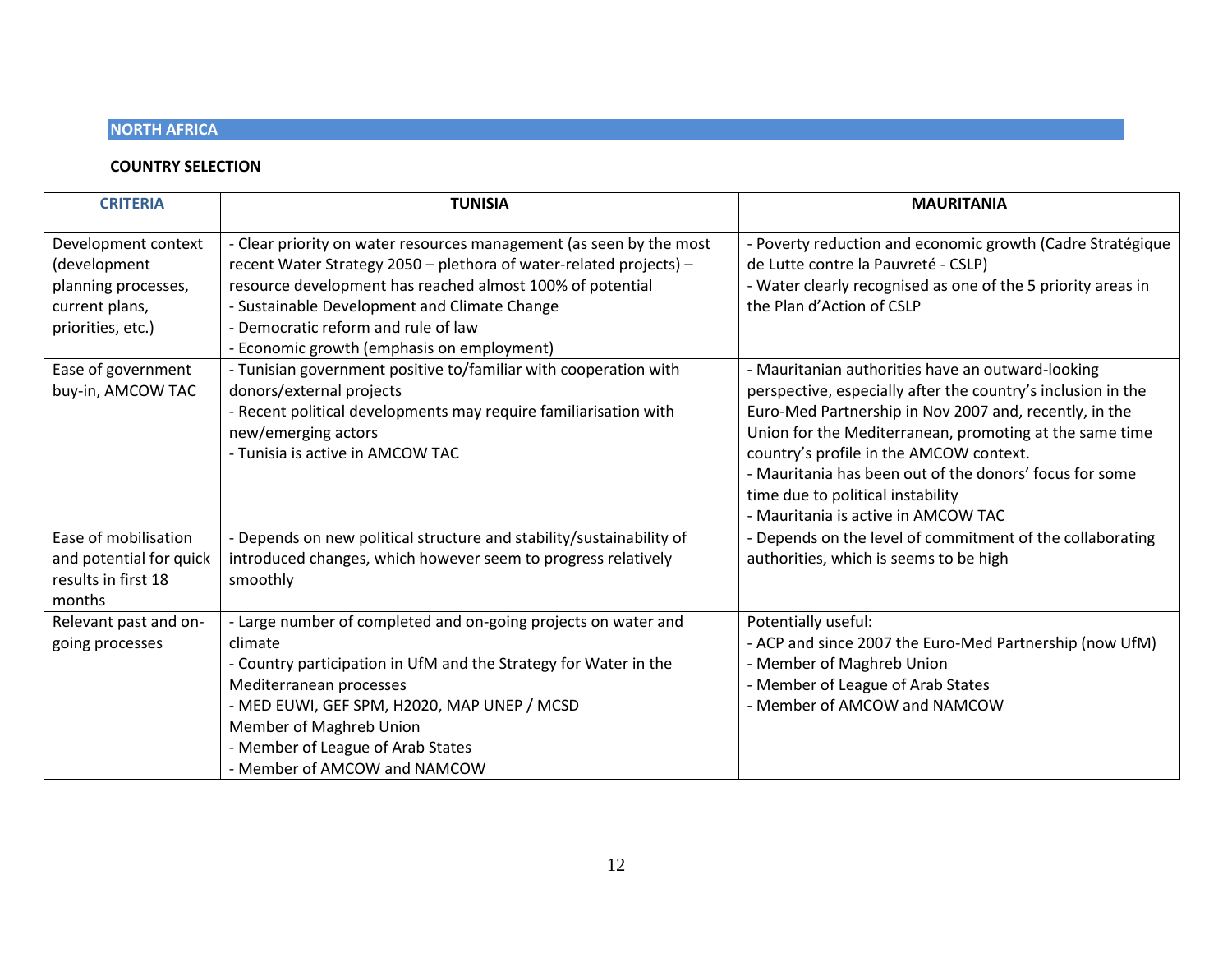| Potential to attract<br>additional funding | - Large Donors/IFIs active in the country (World Bank, AFD, AfDB/AWF,<br>EC Del, GIZ, KfW, EIB) - but there is no formal coordinating body | - Since the 2009 Presidential elections, donors have resumed<br>development assistance and the country's full return to the<br>international scene in 2010 |
|--------------------------------------------|--------------------------------------------------------------------------------------------------------------------------------------------|------------------------------------------------------------------------------------------------------------------------------------------------------------|
| Least Developed                            | NO, but has a pioneering policy agenda on climate change adaptation                                                                        | <b>YES</b>                                                                                                                                                 |
| Country (Yes/No)                           | that in need of application capacity                                                                                                       |                                                                                                                                                            |
| Country vulnerability                      | Significant (increased water stress, coastline vulnerable to sea level rise,                                                               | Significant (limited water availability-per capita that is below                                                                                           |
| to climate change                          | susceptible to floods and droughts, etc)                                                                                                   | the water poverty line, drought phenomena and                                                                                                              |
|                                            |                                                                                                                                            | desertification)                                                                                                                                           |
| <b>Priority Number</b>                     |                                                                                                                                            |                                                                                                                                                            |

| <b>CRITERIA</b>                  | North-Western Sahara Aquifer System-(Algeria, Tunisia, Libya)                                                       |
|----------------------------------|---------------------------------------------------------------------------------------------------------------------|
| Development context              | Agreement exists among the 3 countries including institutional arrangements for the transboundary management of the |
| (development planning            | system                                                                                                              |
| processes, current plans,        | Extensive knowledge of the basin and availability of info/data through the implementation of a shared database,     |
| priorities, etc.)                | coordinated extraction policy and consultation mechanisms                                                           |
| Ease of buy-in from governments, | Likely as there is established cooperation among the three countries                                                |
| River Basin Organisation,        | High interest by internal/external actors particularly on the economic and environmental aspects of the aquifer's   |
| Regional Economic Community,     | management                                                                                                          |
| regional AMCOW TAC               |                                                                                                                     |
| Ease of mobilisation             | High, due to existing prioritization of the countries on the Aquifer System and the established partnerships        |
| Relevant past and on-going       | Several processes led by specialised organisations and/or donors (e.g. OSS, BGR, UNESCO, GEF, France, Germany,      |
| processes                        | Switzerland, etc)                                                                                                   |
| Potential to attract additional  | High, given the aquifer's importance and the cooperation mechanisms that are in place                               |
| funding and source               |                                                                                                                     |
| <b>Priority Number</b>           |                                                                                                                     |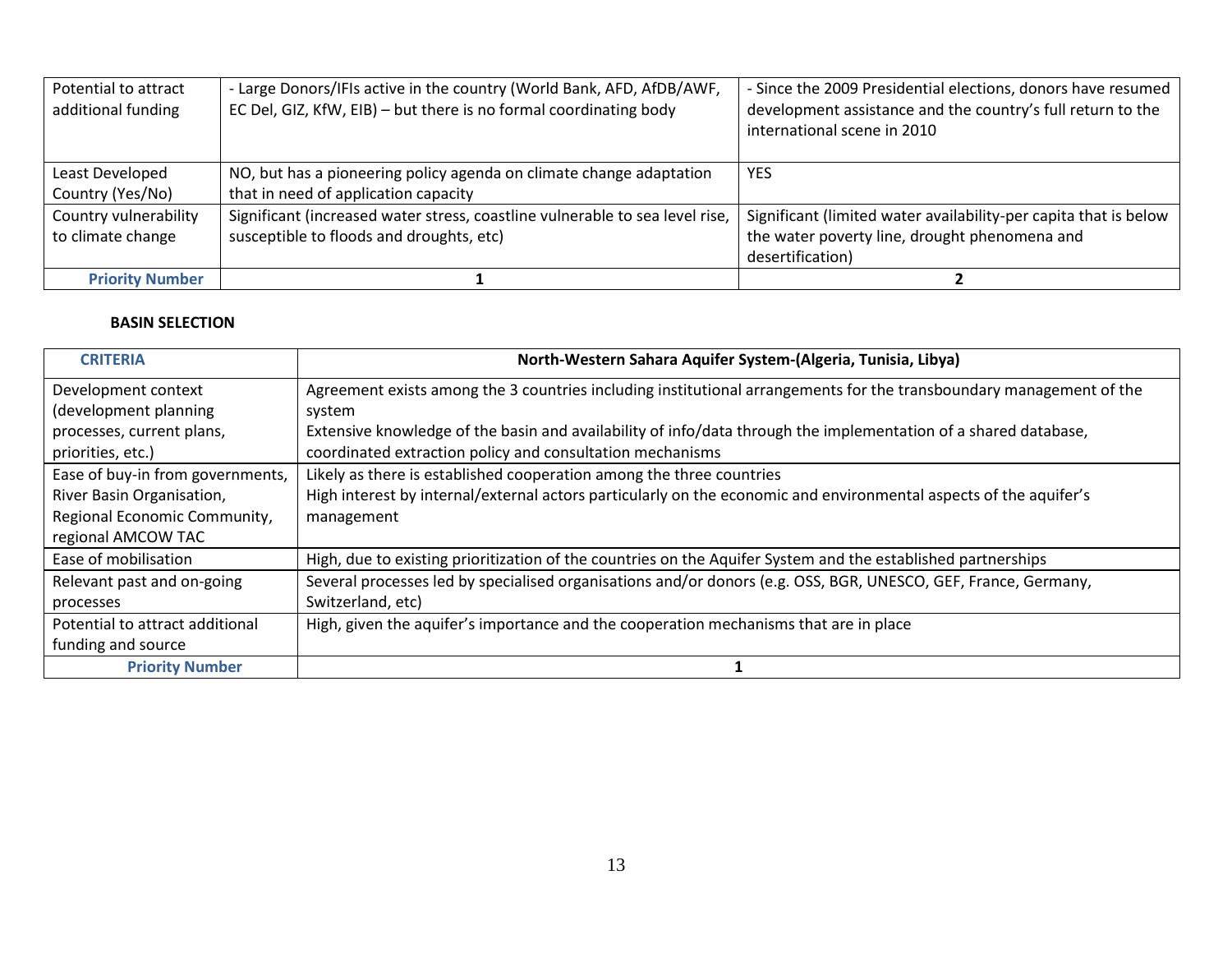#### **CENTRAL AFRICA**

| <b>CRITERIA</b>                | <b>CAMEROON</b>                 | <b>DEMOCRATIC REP. OF</b> | <b>CENTRAL AFRICAN</b>   | <b>GABON</b>                 | <b>CONGO</b>            |
|--------------------------------|---------------------------------|---------------------------|--------------------------|------------------------------|-------------------------|
|                                |                                 | <b>CONGO</b>              | <b>REPUBLIC</b>          |                              |                         |
| Development context            | IWRM planning process at an     | Attaining food self-      | Improve water supply     | Development of a             | Development of the      |
| (development planning          | advanced stage; emergent        | sufficiency               | and sanitation           | legal, institutional and     | agricultural sector.    |
| processes, current plans,      | economy by 2035;                |                           |                          | management                   | Water supply and        |
| priorities, etc.)              | employment and growth           |                           |                          | frameworks for the           | sanitation is of        |
|                                |                                 |                           |                          | water sector; energy         | national concern        |
|                                |                                 |                           |                          | priorities                   |                         |
| Ease of government buy-        | Formal links with the ministry  | Easy through IWRM         | The IWRM focal point     | Through a partner            | Minister in charge of   |
| in, AMCOW TAC                  | in charge of water; having      | focal points and CICOS    | is a high ranking        | NGO and government           | water was former        |
|                                | Chair of regional TAC           |                           | official in the ministry | ministry                     | <b>AMCOW Chair</b>      |
|                                |                                 |                           | in charge of water       |                              |                         |
| Ease of mobilisation and       | Has an established CWP with     | Through identified        | Has an established       | Through identified           | Has an established      |
| potential for quick results    | several partners                | IWRM focal points and     | CWP with several         | <b>IWRM</b> focal points and | CWP with several        |
| in first 18 months             |                                 | partners like CICOS       | partners                 | partners like ECCAS          | partners                |
| Relevant past and on-          | Undergoing an IWRM planning     | Awareness raising on      | <b>Initiated IWRM</b>    | Within CICOS' and            | With other partners,    |
| going processes                | process sine 2005; Within       | IWRM in 2005; Within      | planning process in      | ECCAS' zone of action        | carried out preliminary |
|                                | CICOS' and ECCAS' zone of       | CICOS' and ECCAS'         | 2006; Within CICOS'      | on IWRM issues               | studies on CC issues;   |
|                                | action on IWRM issues           | zone of action on         | and ECCAS' zone of       |                              | Within CICOS' and       |
|                                |                                 | <b>IWRM</b> issues        | action on IWRM issues    |                              | ECCAS' zone of action   |
|                                |                                 |                           |                          |                              | on IWRM issues          |
| Potential to attract           | Ministry in charge of water     | within the framework      | within the framework     | within the framework         | Allocation of state     |
| additional funding             | could make provision within its | of joint                  | of joint                 | of joint                     | budget                  |
|                                | future budget; within the       | implementation of         | implementation of        | implementation of            |                         |
|                                | framework of joint              | some activities with      | some activities with     | some activities with         |                         |
|                                | implementation of some          | <b>ECCAS</b>              | <b>ECCAS</b>             | <b>ECCAS</b>                 |                         |
|                                | activities with ECCAS           |                           |                          |                              |                         |
| <b>Least Developed Country</b> | NO, but rated as poorly         | <b>YES</b>                | Yes, rated as poorly     | <b>YES</b>                   | <b>YES</b>              |
| (Yes/No)                       | indebted country                |                           | indebted country         |                              |                         |
| Country vulnerability to       | Vulnerable to increasing floods | Vulnerable to             | Vulnerable to            | Vulnerable to                | Vulnerable to           |
| climate change                 |                                 | increasing floods         | increasing floods and    | increasing floods            | increasing floods       |
|                                |                                 |                           | droughts                 |                              |                         |
| <b>Priority Number</b>         | $\mathbf{1}$                    | $\overline{2}$            | 3                        | 4                            | 2?                      |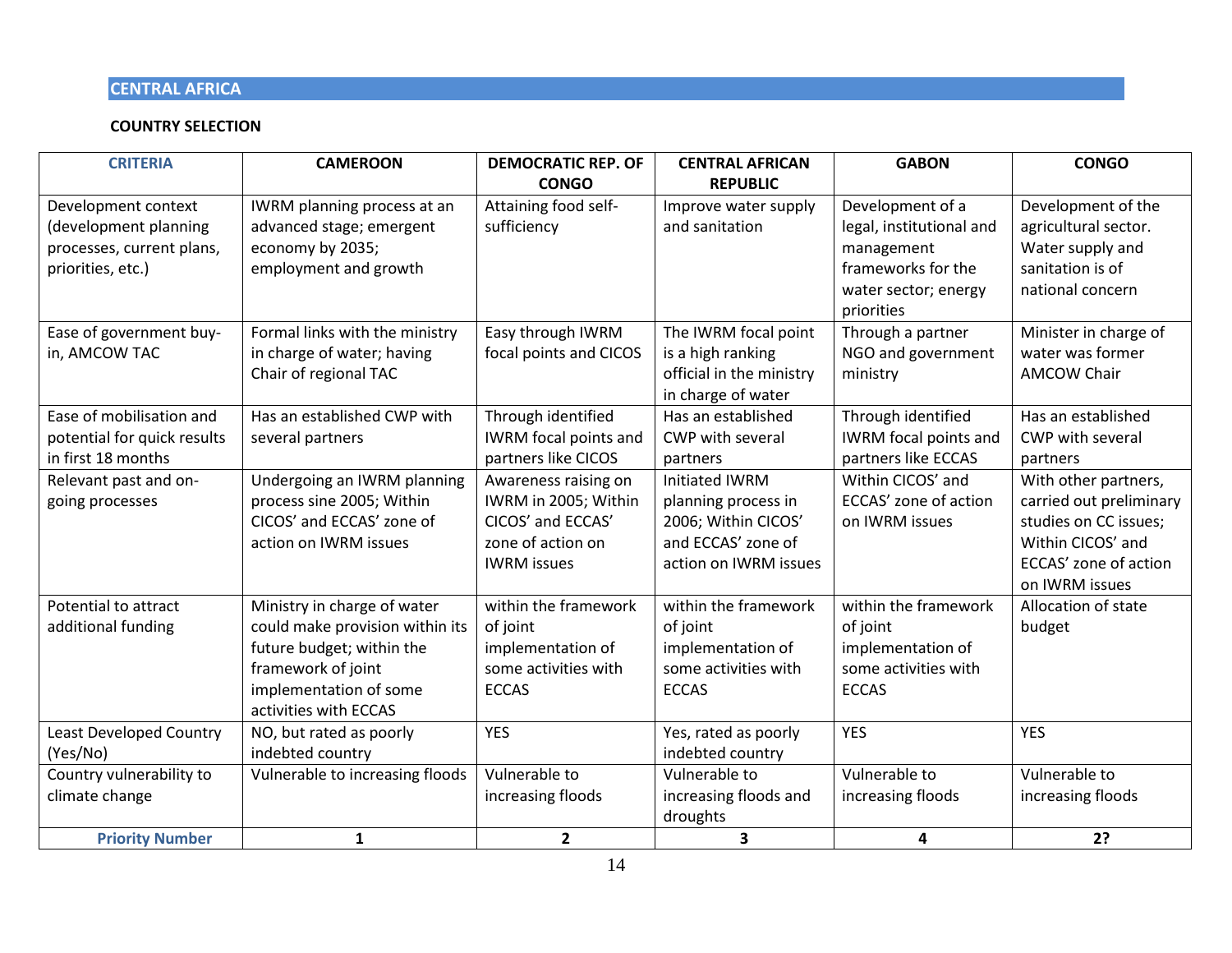| <b>CRITERIA</b>                  | <b>CONGO BASIN (CICOS)</b>                                   | <b>LAKE CHAD BASIN (LCBC)</b>                                  |
|----------------------------------|--------------------------------------------------------------|----------------------------------------------------------------|
| Development context              | Validated late 2010, an IWRM Strategic Action Plan (SAP) for | Existence of a strategy document for the management of the     |
| (development planning            | the Congo Basin;                                             | Lake Chad Basin;                                               |
| processes, current plans,        | Mapping out of hydraulic potentials for future physical      | Carrying out feasibility studies on possible transfer of water |
| priorities, etc.)                | development (dams, etc.)                                     | from the Congo basin to the Lake Chad basin                    |
| Ease of buy-in from governments, | Has an organised management structure representative of      | Has an organised management structure representative of        |
| River Basin Organisation,        | and sponsored by member states                               | and sponsored by member states                                 |
| Regional Economic Community,     |                                                              |                                                                |
| regional AMCOW TAC               |                                                              |                                                                |
| Ease of mobilisation             | Continuous working relations with GWP CAf                    | Two out of three member countries within the GWP CAf zone      |
|                                  |                                                              | have CWPs                                                      |
| Relevant past and on-going       | Development of navigation;                                   | Fighting desertification;                                      |
| processes                        | Embracing IWRM approach through a SAP                        | Developed a strategic plan of action                           |
| Potential to attract additional  | High (from member states and donors)                         | High (from member states and donors)                           |
| funding and source               |                                                              |                                                                |
| <b>Priority Number</b>           |                                                              |                                                                |

#### **EASTERN AFRICA**

| <b>CRITERIA</b>           | <b>RWANDA</b>                     | <b>BURUNDI</b>               | <b>UGANDA</b>                   | <b>TANZANIA</b>                 |
|---------------------------|-----------------------------------|------------------------------|---------------------------------|---------------------------------|
|                           |                                   |                              |                                 |                                 |
| Development context       | Rwandan Vision 2020;              | NAPA anchored on the         | National Development Plan;      | National Development Vision     |
| (development planning     | <b>Poverty Reduction Strategy</b> | Poverty Reduction and        | Policy, legal and institutional | 2025.                           |
| processes, current plans, | Paper; the National               | <b>Growth Strategy Paper</b> | framework for IWRM;             | Policy, legal and institutional |
| priorities, etc.)         | Investment Strategy;              | (PRGSP), implementing        | NAPA implementing agency        | framework that supports         |
|                           | The Strategic Plan for            | agency is UNDP               | UNEP:                           | <b>IWRM</b>                     |
|                           | Agriculture Transformation -      | IWRM plan with climate       | Operational water resources     | NAPA implemented by             |
|                           | 10% of GDP has been               | change adaptation integrated | assessment and monitoring       | relevant sectors local          |
|                           | allocated to this, a first in the |                              | networks;                       | communities.                    |
|                           | region!;                          |                              | Piloting of decentralized       |                                 |
|                           | Comprehensive policy, legal       |                              | WRM to catchment;               |                                 |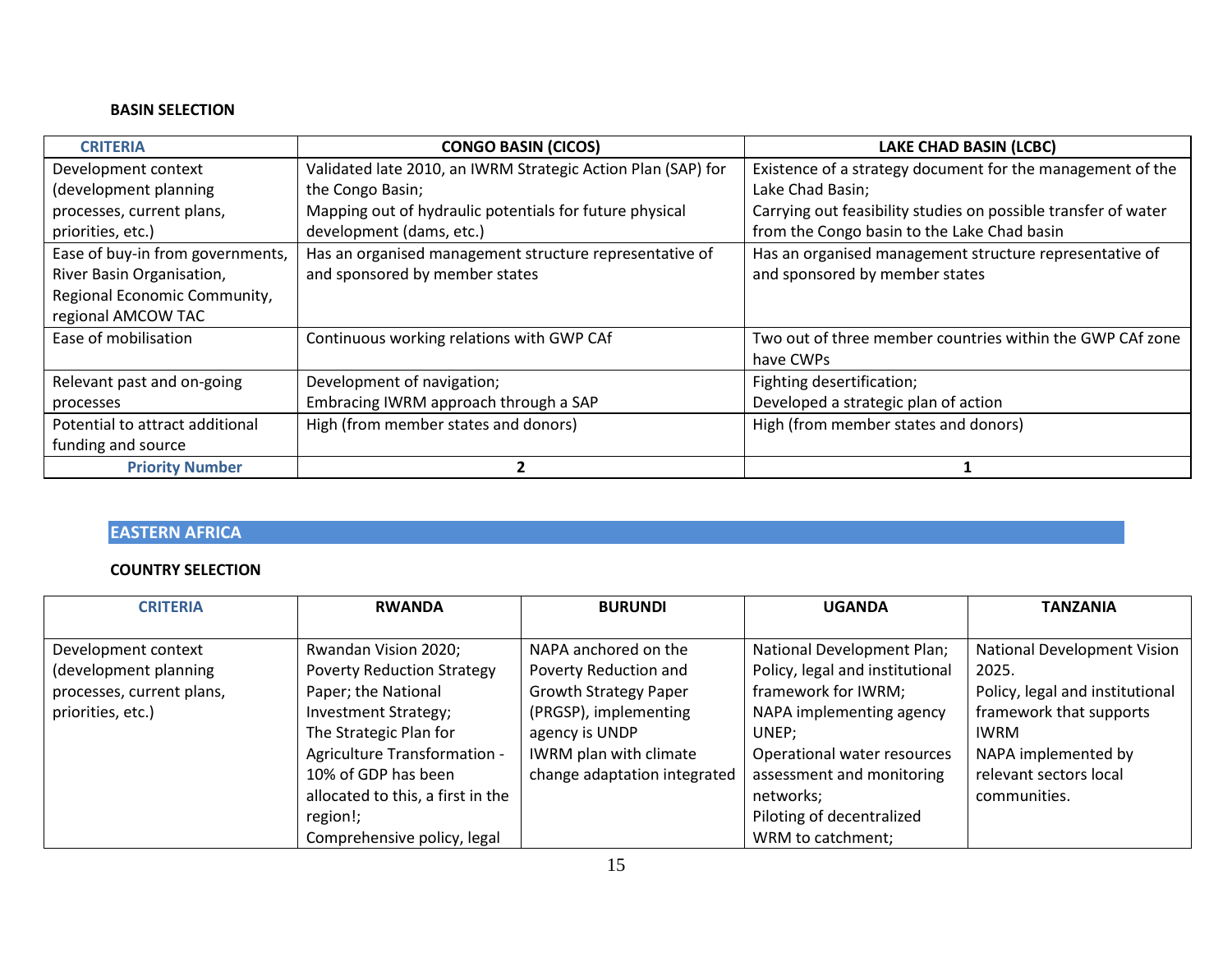|                                                | and institutional framework   |                              | Water sector reform             |                              |
|------------------------------------------------|-------------------------------|------------------------------|---------------------------------|------------------------------|
|                                                | for WRM;                      |                              | targeting efficiency;           |                              |
|                                                | IWRM articulated as 1st       |                              | elements of private sector      |                              |
|                                                | priority adaptation option in |                              | participation.                  |                              |
|                                                | Rwanda NAPA, whose            |                              | A multi-sectoral National       |                              |
|                                                | implementing agency is        |                              | <b>Climate Change Steering</b>  |                              |
|                                                | <b>UNEP</b>                   |                              | Committee (NCCSC) and a         |                              |
|                                                |                               |                              | Secretariat advises the         |                              |
|                                                |                               |                              | Minister of Water, Lands and    |                              |
|                                                |                               |                              | <b>Environment on CDM</b>       |                              |
|                                                |                               |                              | projects and climate change     |                              |
|                                                |                               |                              | policy issues. The NCCSC        |                              |
|                                                |                               |                              | provide oversight for           |                              |
|                                                |                               |                              | implementation of the           |                              |
|                                                |                               |                              | Uganda NAPA.                    |                              |
|                                                |                               |                              | The NCCSC Secretariat           |                              |
|                                                |                               |                              | coordinates the                 |                              |
|                                                |                               |                              | implementation of the NAPA,     |                              |
|                                                |                               |                              | raises funds, liaises with      |                              |
|                                                |                               |                              | UNFCCC, reports on NAPA         |                              |
|                                                |                               |                              | progress to the CoP.            |                              |
|                                                |                               |                              | NAPA projects to be             |                              |
|                                                |                               |                              | executed at field level,        |                              |
|                                                |                               |                              | supervised by districts.        |                              |
|                                                |                               |                              | High political commitment       |                              |
| Ease of government buy-in,<br><b>AMCOW TAC</b> | High political commitment     | High political commitment    |                                 | High political commitment    |
| Ease of mobilisation and potential             | Government commitment         | Government political support | Initiatives piloting IWRM       | Needs to be coordinated      |
| for quick results in first 18                  | and level of organisation     | is high. Country water       | implementation a good           | with GWP-SA                  |
| months                                         | related to climate change     | partnership and government   | opportunity to build upon.      |                              |
|                                                | programmes is high and has    | structures that were part of |                                 |                              |
|                                                | shown quick results in the    | the GWP led IWRM plan        |                                 |                              |
|                                                | past.                         | project can be easily        |                                 |                              |
|                                                |                               | mobilised                    |                                 |                              |
| Relevant past and on-going                     | Study to track IWRM status,   | IWRM planning ended Dec.     | <b>GWP-EnA Water governance</b> | GWP-EnA Water governance     |
| processes                                      | training in IWRM              | 2009                         | project, including Kenya and    | project, including Kenya and |
|                                                |                               |                              | Tnazania                        | Uganda                       |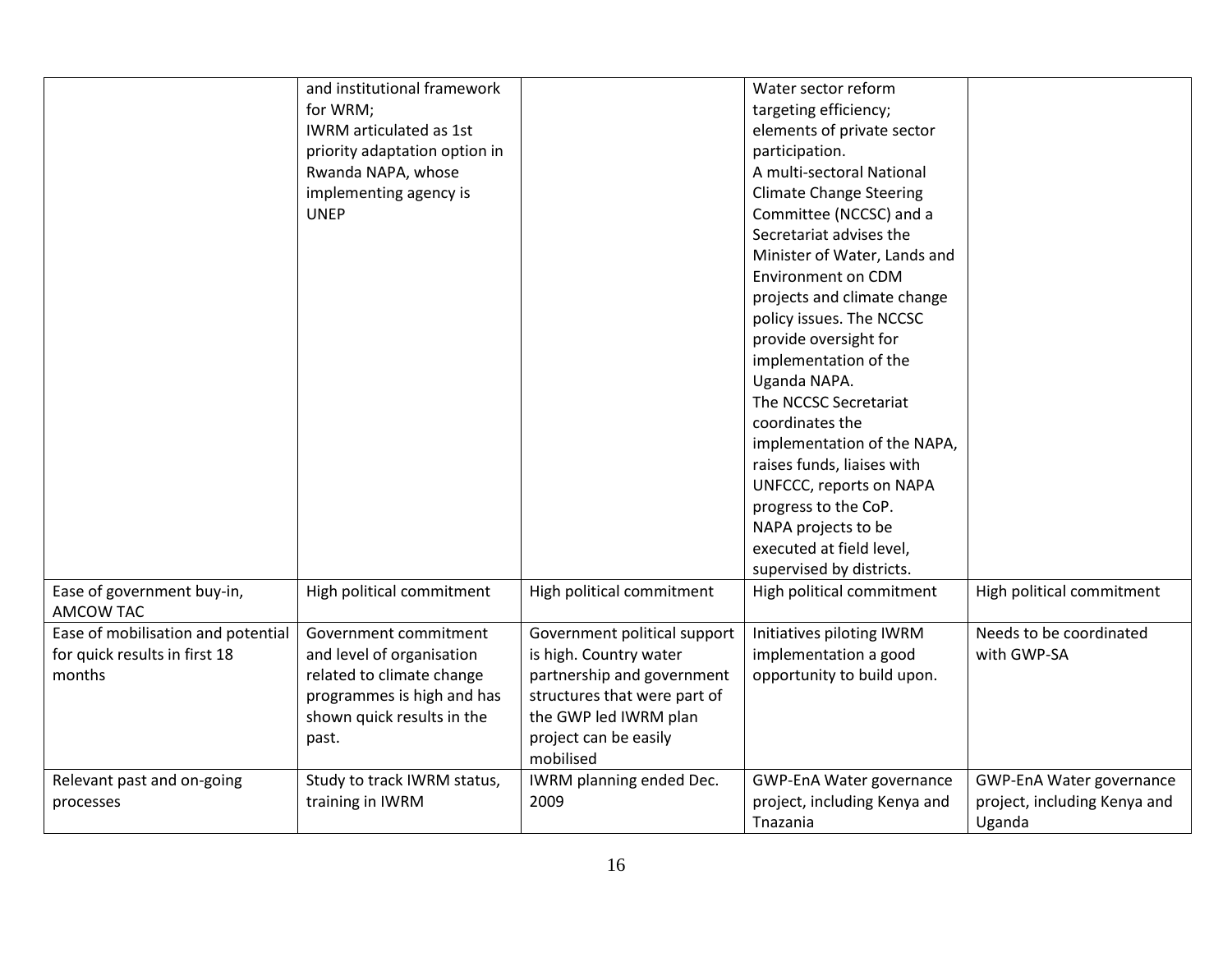| Potential to attract additional  | High                           | High                           | High                           | High                          |
|----------------------------------|--------------------------------|--------------------------------|--------------------------------|-------------------------------|
| funding                          | UNDP, GEF, AWF                 | UNDP, GEF, AWF                 | UNDP, GEF, AWF                 | UNDP, GEF, AWF                |
| <b>Least Developed Country</b>   | <b>YES</b>                     | <b>YES</b>                     | <b>YES</b>                     | <b>YES</b>                    |
| (Yes/No)                         |                                |                                |                                |                               |
| Country vulnerability to climate | High vulnerabilities to        | Vulnerability studies show all | Analysis of empirical          | Vulnerable.                   |
| change                           | climate change in the sectors  | the vital sectors of the       | information and participatory  | Economy is largely            |
|                                  | of agriculture, water          | economy are affected by        | rural appraisals show          | dependent on agriculture,     |
|                                  | resources and energy due to    | variability and climate        | increased frequency of         | majority of the population on |
|                                  | synergistic and cumulative     | change.                        | droughts and intensities and   | subsistence agriculture. Most |
|                                  | impacts of: degradation of     | Rain fed agriculture, occupies | frequency of heavy rains,      | vulnerable sectors (NAPA -    |
|                                  | arable land due to water       | 94% of the working             | floods, landslides and         | Tanzania) are agriculture,    |
|                                  | erosion and floods;            | population, contributes to     | outbreaks of associated        | water, health, energy.        |
|                                  | Desertification in agro-       | > 50% of the GDP, 95% of       | diseases. Barriers to          | Barriers to adaptation:       |
|                                  | bioclimate regions of the East | food, and > 80% of foreign     | adaptation include             | limited internal financing,   |
|                                  | and South-East; lowering of    | income. Wooded forests and     | inadequate understanding of    | poor infrastructure, limited  |
|                                  | lakes levels and water flows   | woodlots are the main          | climate change and its         | credit opportunities, poor    |
|                                  | due to pluviometric deficit    | source of timber for           | impacts that creates a barrier | health conditions of          |
|                                  | and prolonged droughts;        | construction, energy and       | to resource allocation;        | resource-poor rural           |
|                                  | Degradation of forests. Issues | industry, hydropower is also   | inadequate technical           | communities, Limited          |
|                                  | include high population        | important. Climate shocks      | capacity; inadequate           | technical capability of local |
|                                  | density and growth;            | always result in food and      | financial resources; weak      | personnel to develop viable   |
|                                  | environmental degradation;     | energy crisis. Barriers to     | institutional and coordinating | solutions                     |
|                                  | disparity in water resource    | adaptation include low         | mechanisms                     |                               |
|                                  | distribution; low              | infrastructure development,    |                                |                               |
|                                  | infrastructure development;    | weak technical capacity, low   |                                |                               |
|                                  | technical capacity; financing  | knowledge of the water         |                                |                               |
|                                  | for water management;          | resources, inadequate          |                                |                               |
|                                  | weaknesses in legal and        | financing and weaknesses in    |                                |                               |
|                                  | institutional framework        | institutional framework        |                                |                               |
| <b>Priority Number</b>           | 1                              | $\mathbf{2}$                   | 3                              | 4                             |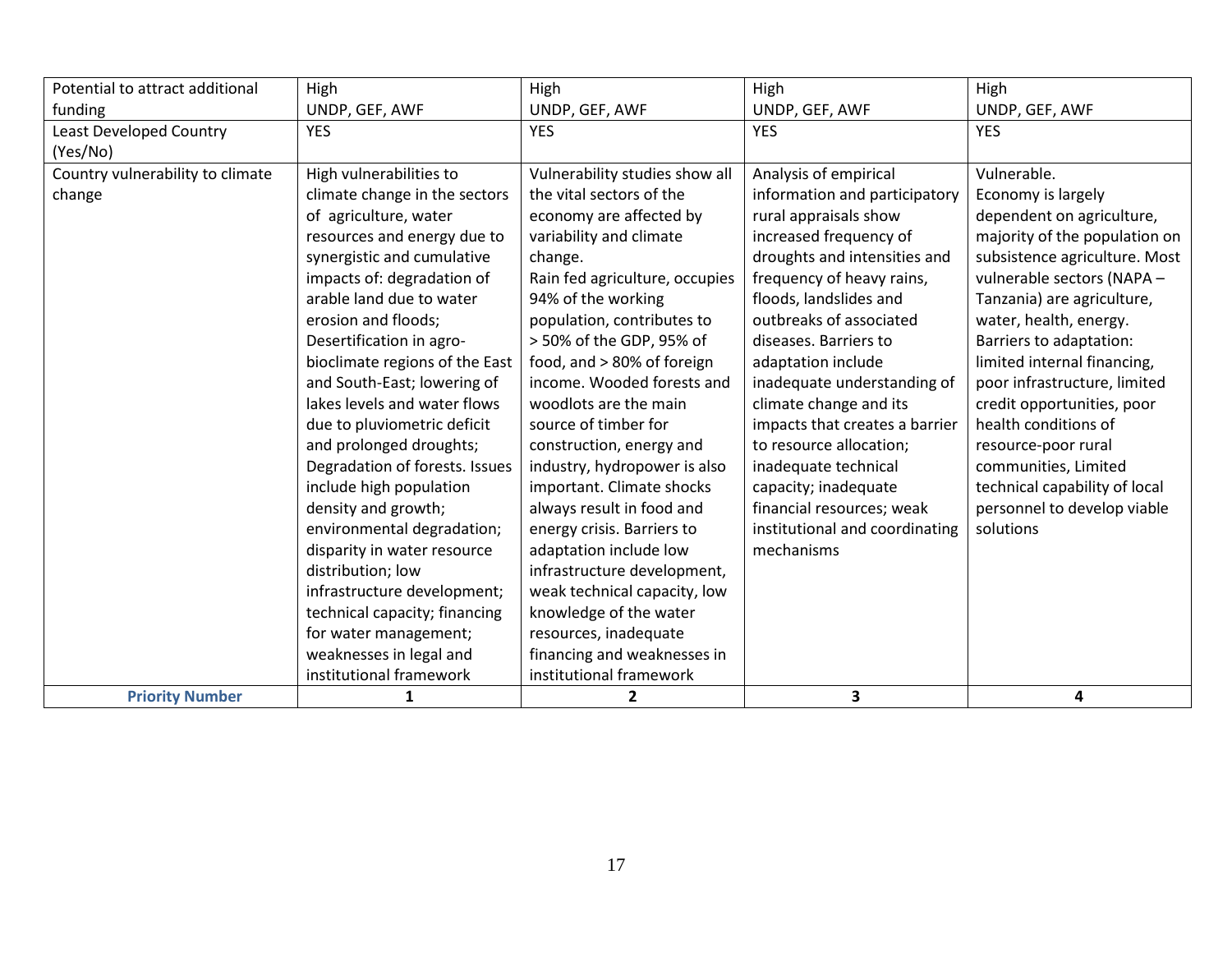#### **BASIN SELECTION-Eastern Africa**

| <b>CRITERIA</b>           | <b>KAGERA</b>                                                 | <b>MARA</b>                                                     |
|---------------------------|---------------------------------------------------------------|-----------------------------------------------------------------|
| Development context       | Kagera river basin covers an area of 60,500 km2 with a        | The Mara River is shared between Kenya and Tanzania. The        |
| (development planning     | population of about 17 million                                | Mara River Basin is about 13,750 km2. It drains into Lake       |
| processes, current plans, | Burundi, Rwanda, Tanzania and Uganda, under an initiative     | Victoria, the source of the river Nile                          |
| priorities, etc.)         | by the UNDP, established the Kagera Basin Organization        | The Mara River runs through the Masai Mara Game Reserve         |
|                           | (KBO) in 1977 to manage resources in the Kagera Basin. KBO    | on the Kenyan side and the Serengeti National Park on the       |
|                           | was included in legal frameworks of all the basin countries,  | Tanzanian side, both of global conservation significance and    |
|                           | but momentum faltered in the 80s due to collapse of some      | great economic importance.                                      |
|                           | economies in the sub-region. The KBO was dissolved in         | The Mara River level is lowering, mirroring trends within the   |
|                           | 2004. The Kagera River is the principal contributor of water  | catchment area                                                  |
|                           | to Lake Victoria and is regarded by many as the source of the | The main competing interests for water resources include        |
|                           | White Nile. 75% of Rwanda and 52% of Burundi are within       | large scale irrigation plantations on the Kenyan side, the      |
|                           | the Kagera River catchment. A number of projects were         | Masai Mara and Serengeti Wildlife protected areas, small        |
|                           | prepared by the KBO and presented at a Donor Conference       | scale farmers and pastoralists on both sides of the basin, the  |
|                           | held in Paris in 1979. Studies were carried out in 1980 and   | mining industry in Tanzania, small scale fishing activities and |
|                           | the results published in a UNDP report (1982), which          | urban and rural domestic water supplies. Further problems       |
|                           | highlighted agriculture, energy, transport, environment,      | are caused by the loss of forest cover in the upper catchments  |
|                           | industry and health sectors. The NELSAP of the NBI is now     | and along rivers, unsustainable agricultural practices,         |
|                           | moving moving forward with a strategy and plan for basin      | pollution threats from urban settlements, and mining            |
|                           | management and development. But is presently unable to        | A number of public and private sector initiatives are in the    |
|                           | initiate projects due to a lack of funding from member        | area tackling management of natural resources and a             |
|                           | countries.                                                    | thorough analysis would be required before any project          |
|                           | The Kagera river basin integrated water resources             | formulation.                                                    |
|                           | management project aims to develop tools and a permanent      | Major initiatives currently include the NBI/ NELSAP Project for |
|                           | institution for the joint, sustainable management of the      | Development of a Framework for Co-operative management          |
|                           | water resources in the Kagera Basin.                          | of the Mara River Basin water resources aimed at establishing   |
|                           | Observed tendencies show Akagera valley sensitive to          | a sustainable framework for the joint management of the         |
|                           | current climate variability and there is receive increasing   | water resources of the Mara River Basin, in order to prepare    |
|                           | migration from more densely populated regions resulting in    | for sustainable development oriented investments                |
|                           | natural resources degradation.                                | World Bank funded Natural Resource Management project           |
|                           | A number of public and private sector initiatives are in the  | and the NORAD and USAID funded Mara River Basin                 |
|                           | area tackling management of natural resources and a           | Management Initiative (MRBMI), two of whose goals are to        |
|                           | thorough analysis would be required before any project        | improve water quality / quantity and to conserve biodiversity   |
|                           | formulation. Key actors include the riparians, NBI (NELSPA),  | in the Mara River basin.                                        |
|                           | LVBC, EAC, WWF, UNDP, UNEP, GEF                               | Key actors include the governments of Kenya and Tanzania,       |